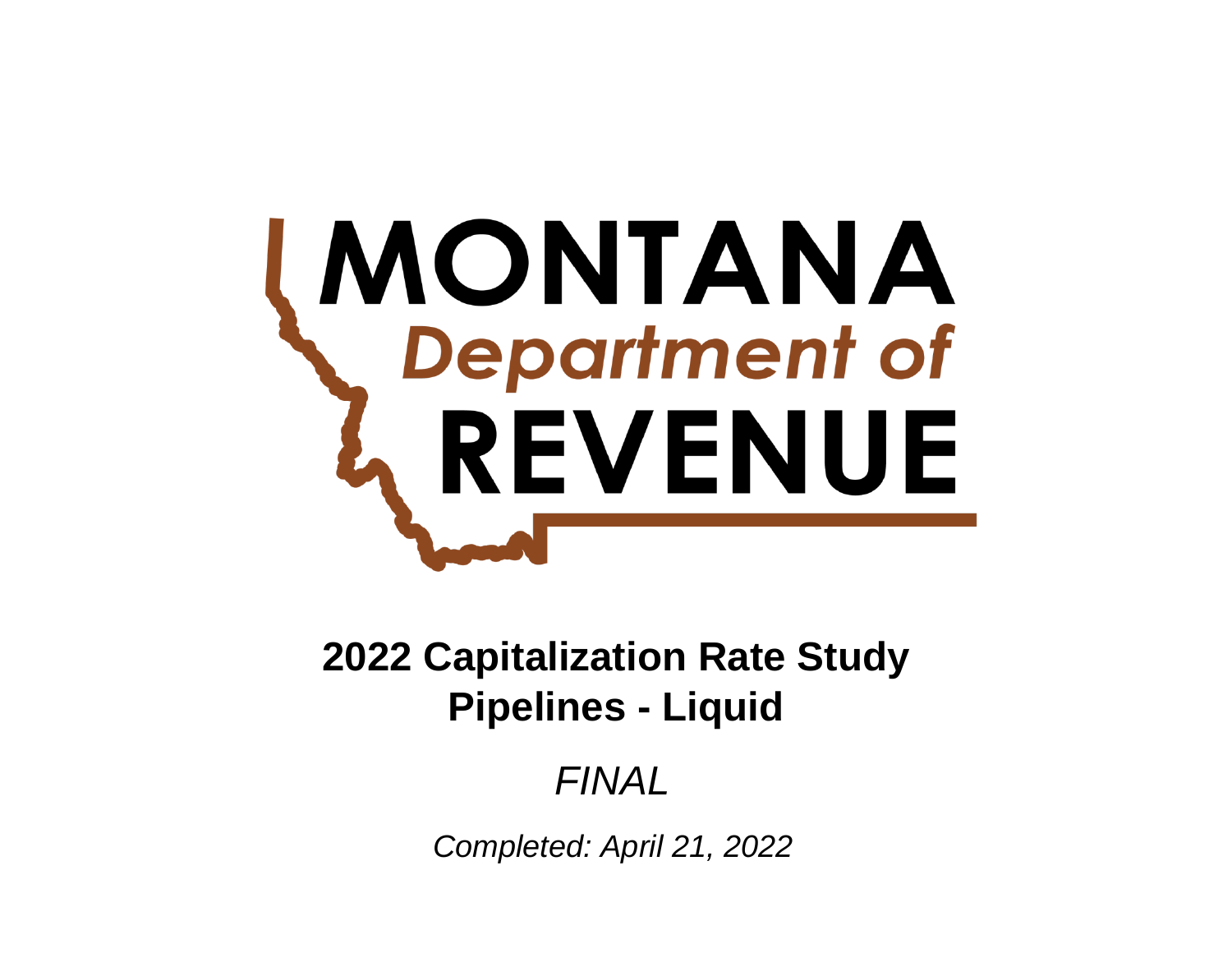# **Yield Capitalization Rate Conclusion**

**Industry: Pipelines - Liquid**

**2022 Assessment Year**

| Capital Structure <sup>[1]</sup>                                       |        |           |
|------------------------------------------------------------------------|--------|-----------|
| Equity                                                                 | 55.00% |           |
| Debt                                                                   | 45.00% |           |
| <b>Equity Cost of Capital</b>                                          |        | Weighting |
| Capital Asset Pricing Model - Ex Post <sup>[2]</sup>                   | 10.89% | 35%       |
| Capital Asset Pricing Model - Ex Ante [2]                              | 9.03%  | 35%       |
| 3 Stage Dividend Discount Model - Dividends <sup>[3]</sup>             | 22.60% | 15%       |
| 3 Stage Dividend Discount Model - Earnings <sup>[3]</sup>              | 21.95% | 15%       |
| <b>Weighted Average</b>                                                | 13.66% | 100%      |
| Selected Cost of Equity                                                | 13.66% |           |
|                                                                        |        |           |
| <b>Debt Cost of Capital</b>                                            |        | Weighting |
| A - Mergent's - Avg. YTM of A Rated Corporate Bonds <sup>[4]</sup>     | 3.04%  | $0\%$     |
| Baa - Mergent's - Avg. YTM of Baa Rated Corporate Bonds <sup>[4]</sup> | 3.37%  | 75%       |
| Ba - Avg of MTDOR Study, Bloomberg and Capital IQ <sup>[5]</sup>       | 5.31%  | 25%       |
| B - Avg of MTDOR Study, Bloomberg and Capital IQ <sup>[5]</sup>        | 7.81%  | 0%        |
| <b>Weighted Average</b>                                                | 3.86%  | 100%      |
| Selected Cost of Debt                                                  | 3.86%  |           |
|                                                                        |        |           |

# **Weighted Average Cost of Capital (WACC)**

| Source of             | Capital          |                        | <b>Marginal Tax</b> | <b>After-tax Cost</b> |                      |
|-----------------------|------------------|------------------------|---------------------|-----------------------|----------------------|
| <b>Capital</b>        | <b>Structure</b> | <b>Cost of Capital</b> | Rate                | of Capital            | <b>Weighted Cost</b> |
| Equity                | 55.00%           | 13.66%                 |                     | 13.66%                | 7.51%                |
| Debt                  | 45.00%           | 3.86%                  | 24.00%              | 2.93%                 | 1.32%                |
| <b>WACC</b>           | 100.00%          |                        |                     |                       | 8.83%                |
| <b>WACC (Rounded)</b> |                  |                        |                     |                       | 8.85%                |

# Notes

[1] From worksheet: Capital Structure

[2] From worksheet: Capital Asset Pricing Model Summary

[3] From worksheet: Yield Equity Summary

[4] January 2022, Mergent Bond Record

[5] Average corporate bond yields from: Montana Department of Revenue High Yield Debt Study and Kroll Capitalization Rate Study.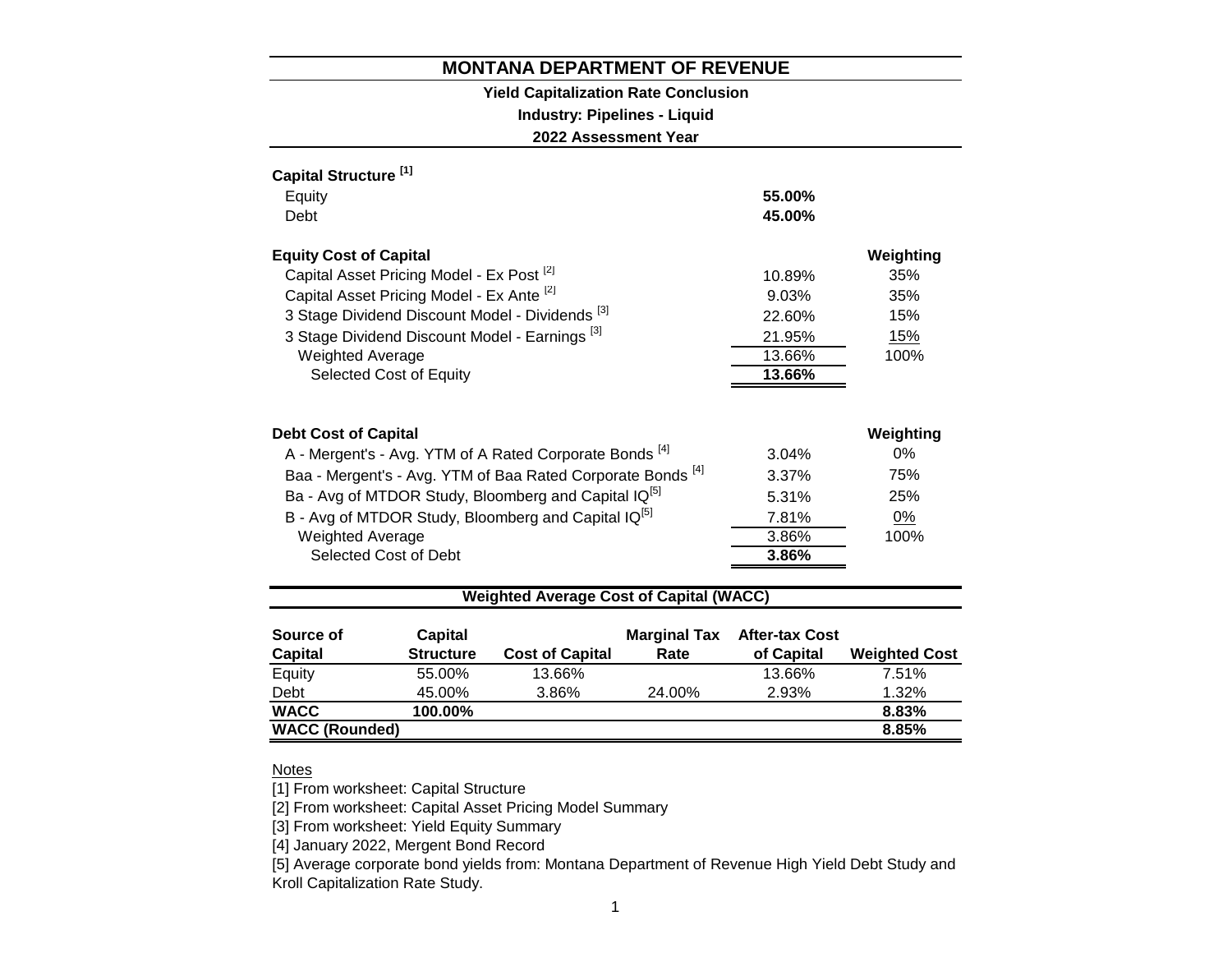**2022 Assessment Year Industry: Pipelines - Liquid Direct Capitalization Rate Conclusion**

| Capital Structure <sup>[1]</sup><br>Equity<br>Debt                         | 55.00%<br>45.00% |
|----------------------------------------------------------------------------|------------------|
| Equity Capitalization Rate <sup>[2]</sup><br>NOI After-tax<br><b>GCF</b>   | 9.10%<br>15.40%  |
| Debt Capitalization Rate <sup>[3]</sup><br><b>Calculated Current Yield</b> | 4.00%            |

| Source of<br><b>Capital</b> | <b>Capital</b><br><b>Structure</b> | <b>Capitalization</b><br>Rate | <b>Marginal Tax</b><br>Rate | After-tax<br><b>Capitalization</b><br>Rate | Weighted<br><b>Capitalization</b><br>Rate |
|-----------------------------|------------------------------------|-------------------------------|-----------------------------|--------------------------------------------|-------------------------------------------|
| Equity                      | 55.00%                             | 9.10%                         |                             | 9.10%                                      | 5.01%                                     |
| Debt                        | 45.00%                             | 4.00%                         | 24.00%                      | 3.04%                                      | 1.37%                                     |
| <b>Total</b>                | 100.00%                            |                               |                             |                                            | 6.37%                                     |
| <b>Total (Rounded)</b>      |                                    |                               |                             |                                            | 6.40%                                     |

| <b>GCF Direct Capitalization Rate</b> |                             |                               |                             |                                            |                                           |  |  |  |  |
|---------------------------------------|-----------------------------|-------------------------------|-----------------------------|--------------------------------------------|-------------------------------------------|--|--|--|--|
| Source of<br><b>Capital</b>           | Capital<br><b>Structure</b> | <b>Capitalization</b><br>Rate | <b>Marginal Tax</b><br>Rate | After-tax<br><b>Capitalization</b><br>Rate | Weighted<br><b>Capitalization</b><br>Rate |  |  |  |  |
| Equity                                | 55.00%                      | 15.40%                        |                             | 15.40%                                     | 8.47%                                     |  |  |  |  |
| Debt                                  | 45.00%                      | 4.00%                         | 24.00%                      | 3.04%                                      | 1.37%                                     |  |  |  |  |
| <b>WACC</b>                           | 100.00%                     |                               |                             |                                            | 9.84%                                     |  |  |  |  |
| <b>Total (Rounded)</b>                |                             |                               |                             |                                            | 9.85%                                     |  |  |  |  |

Notes:

[1] From worksheet: Capital Structure

[2] From worksheet: Direct Equity Summary

[3] From worksheet: Calculated Current Yield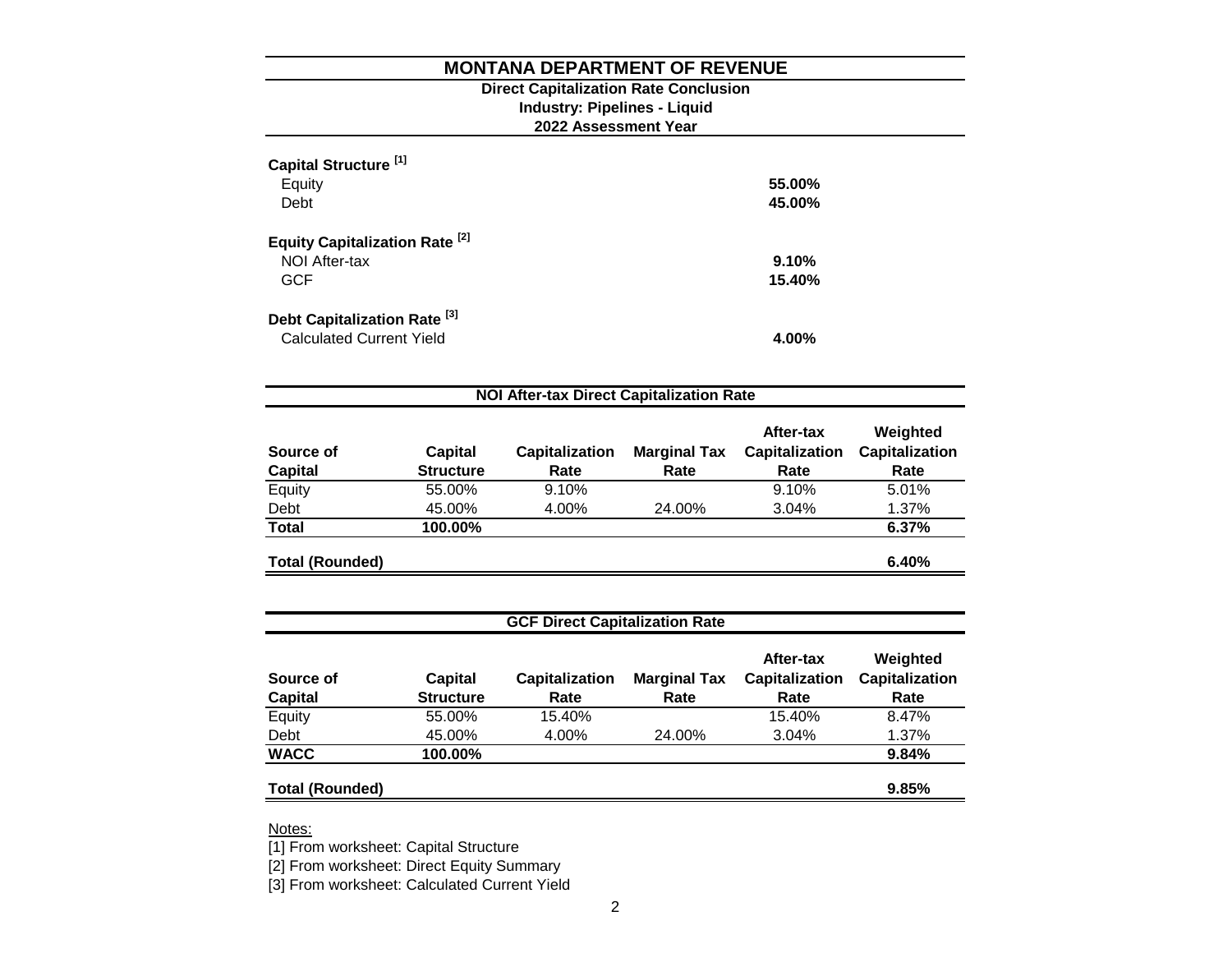# **Selection of Guideline Companies**

**Industry: Pipelines - Liquid**

# **2022 Assessment Year**

# **Screening Requirements:**

The universe of companies is all companies listed in Value Line under the Pipeline MLPs industry.

Companies were then selected using the following screening criteria:

- 1. Primarily engaged in the transportation, storage, and terminaling of crude oil, refined products, and liquified petroleum gas.
- 2. Actively traded on an American exchange.
- 3. Incorporated as a limited partnership.
- 4. Operate in the North / central regions of the West and Midwest
- 5. No significant merger & acquisition activity during the year.

|                | Transportation |                 |              |              | <b>Consider as</b> |                         |                  |             |
|----------------|----------------|-----------------|--------------|--------------|--------------------|-------------------------|------------------|-------------|
|                | etc. of        | Actively traded |              | Operates in  | Potential          | Not Engaged in          | Use as           |             |
| <b>Company</b> | petroleum      | on an American  | Incorporated | North / West | Guideline          | <b>Material M&amp;A</b> | <b>Guideline</b> |             |
| <b>Ticker</b>  | liquids        | <b>Exchange</b> | as LP        | Region       | Company            | <b>Activity</b>         | Company          | <b>Note</b> |
| <b>BKEP</b>    | No             |                 |              |              |                    |                         |                  |             |
| <b>BPMP</b>    |                |                 |              |              |                    | No                      |                  |             |
| CAPL           | No             |                 |              |              |                    |                         |                  |             |
| <b>CEQP</b>    | No             |                 |              |              |                    |                         |                  |             |
| <b>CQP</b>     | No             |                 |              |              |                    |                         |                  |             |
| <b>DCP</b>     | No             |                 |              |              |                    |                         |                  |             |
| <b>DKL</b>     | Yes            | Yes             | Yes          | No           |                    |                         |                  |             |
| <b>ENBL</b>    | No             |                 |              |              |                    |                         |                  |             |
| <b>EPD</b>     | No             |                 |              |              |                    |                         |                  |             |
| ET             | No             |                 |              |              |                    |                         |                  |             |
| GEL            | Yes            | Yes             | Yes          | No           |                    |                         |                  |             |
| <b>GLP</b>     | No             |                 |              |              |                    |                         |                  |             |
| GPP            | No             |                 |              |              |                    |                         |                  |             |
| <b>HEP</b>     | Yes            | Yes             | Yes          | Yes          | <b>Yes</b>         | Yes                     | No               | $[1]$       |
| <b>HESM</b>    | No             |                 |              |              |                    |                         |                  |             |
| <b>MMLP</b>    | No             |                 |              |              |                    |                         |                  |             |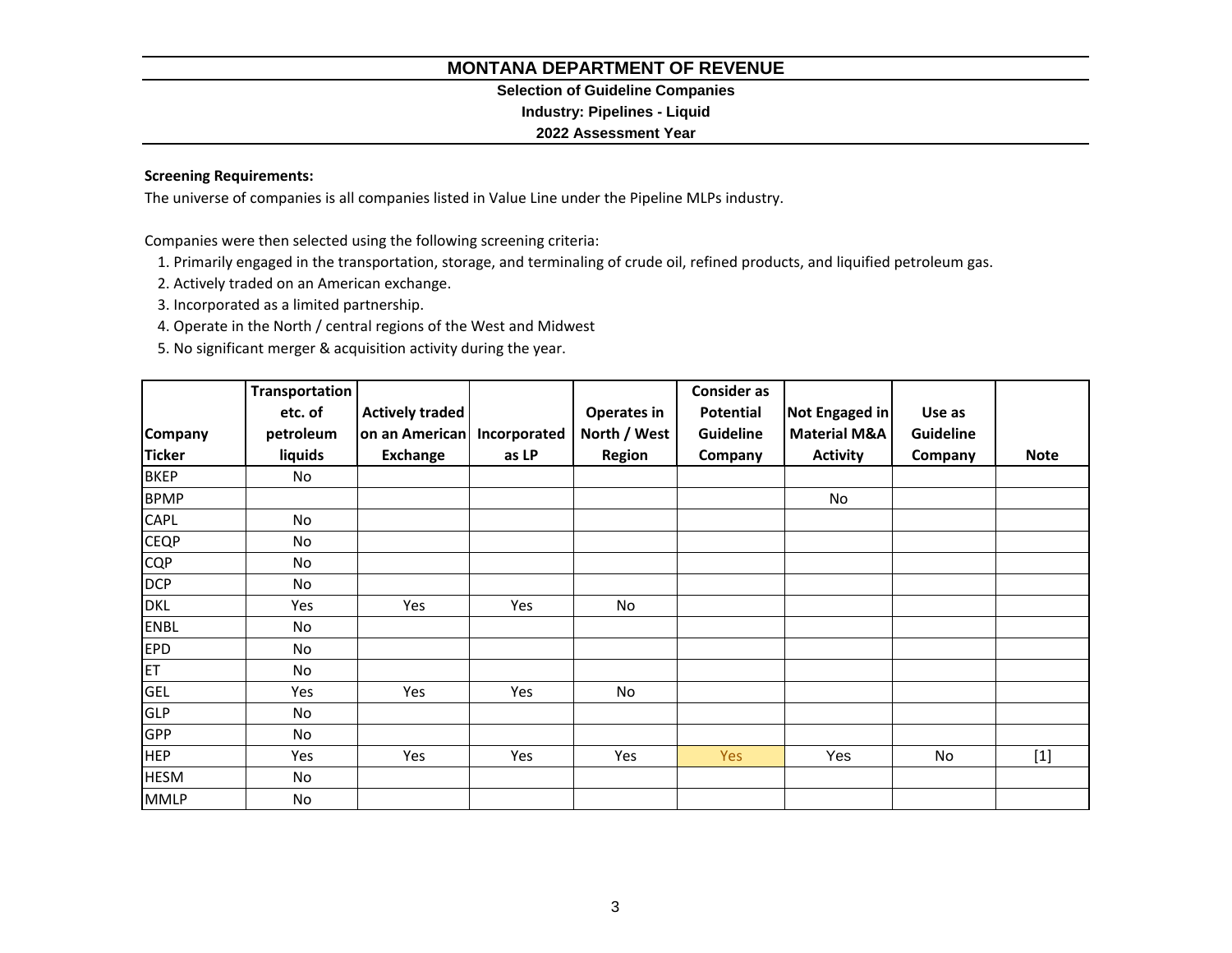# **Selection of Guideline Companies**

**Industry: Pipelines - Liquid**

# **2022 Assessment Year**

# **Screening Requirements:**

The universe of companies is all companies listed in Value Line under the Pipeline MLPs industry.

Companies were then selected using the following screening criteria:

- 1. Primarily engaged in the transportation, storage, and terminaling of crude oil, refined products, and liquified petroleum gas.
- 2. Actively traded on an American exchange.
- 3. Incorporated as a limited partnership.
- 4. Operate in the North / central regions of the West and Midwest
- 5. No significant merger & acquisition activity during the year.

|                | Transportation |                        |              |              | <b>Consider as</b> |                         |                  |             |
|----------------|----------------|------------------------|--------------|--------------|--------------------|-------------------------|------------------|-------------|
|                | etc. of        | <b>Actively traded</b> |              | Operates in  | <b>Potential</b>   | Not Engaged in          | Use as           |             |
| <b>Company</b> | petroleum      | on an American         | Incorporated | North / West | <b>Guideline</b>   | <b>Material M&amp;A</b> | <b>Guideline</b> |             |
| <b>Ticker</b>  | liquids        | Exchange               | as LP        | Region       | Company            | <b>Activity</b>         | Company          | <b>Note</b> |
| <b>MMP</b>     | Yes            | Yes                    | Yes          | Yes          | Yes                | Yes                     | <b>Yes</b>       |             |
| <b>MPLX</b>    | Yes            | Yes                    | Yes          | Yes          | Yes                | Yes                     | <b>Yes</b>       |             |
| <b>NGL</b>     | No             |                        |              |              |                    |                         |                  |             |
| <b>NS</b>      | Yes            | Yes                    | Yes          | Yes          | Yes                | Yes                     | Yes              |             |
| <b>OMP</b>     | Yes            | Yes                    | Yes          | Yes          | Yes                | <b>No</b>               | No               | $[2]$       |
| PAA            | Yes            | Yes                    | Yes          | Yes          | Yes                | Yes                     | <b>Yes</b>       |             |
| PAGP           | No             |                        |              |              |                    |                         |                  |             |
| <b>PBFX</b>    | <b>PBFX</b>    | Yes                    | Yes          | Yes          | No                 |                         |                  |             |
| <b>PSXP</b>    | Yes            | Yes                    | Yes          | Yes          | Yes                | No                      | No               | $[3]$       |
| <b>RTLR</b>    | <b>RTLR</b>    | Yes                    | Yes          | Yes          | No                 |                         |                  |             |
| <b>SHLX</b>    | Yes            | Yes                    | Yes          | No           |                    |                         |                  |             |
| <b>SMLP</b>    | No             |                        |              |              |                    |                         |                  |             |
| <b>SPH</b>     | No             |                        |              |              |                    |                         |                  |             |
| <b>SRLP</b>    | No             |                        |              |              |                    |                         |                  |             |
| <b>WES</b>     | No             |                        |              |              |                    |                         |                  |             |

[1] HEP working to acquire Sinclair Oil

[2] OMP entered into a definitive merger agreement with CEQP in October 2021

[3] PSXP has agreed to be acquired by it's general partner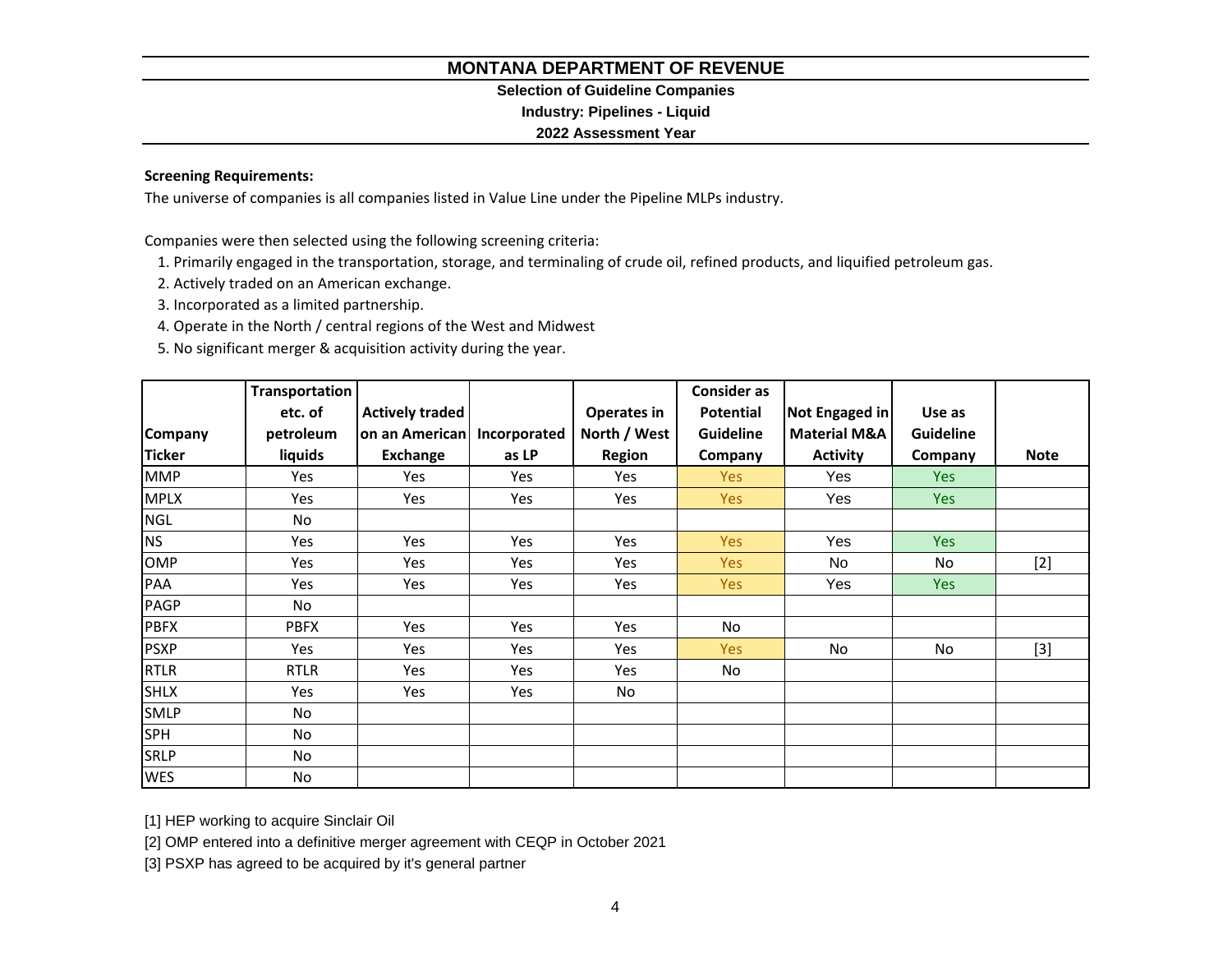#### **MONTANA DEPARTMENT OF REVENUE Support for Capital Structure Industry: Pipelines - Liquid**

#### **2022 Assessment Year**

*(\$ and Shares Outstanding In Millions, Except Per Share Amounts)*

| A                    | в                                                                        | C              | D          | E.                     |               | G            | н                   |                     |                        | Κ                   |          | M             | N         |
|----------------------|--------------------------------------------------------------------------|----------------|------------|------------------------|---------------|--------------|---------------------|---------------------|------------------------|---------------------|----------|---------------|-----------|
|                      |                                                                          |                |            |                        | <b>End of</b> |              |                     |                     |                        | Total               |          |               |           |
|                      |                                                                          |                |            |                        | Year          |              |                     |                     |                        | Common,             |          |               |           |
|                      |                                                                          |                |            |                        | Closing       | <b>MV</b>    |                     |                     |                        | Preferred, LT       |          |               |           |
| <b>Ticker</b>        |                                                                          | Industry       | Financial  | <b>Shares</b>          | <b>Stock</b>  | Common       | <b>MV Preferred</b> | <b>MV Long Term</b> | <b>PV of Operating</b> | Debt, & Op          |          | %             | % Debt &  |
| Symbol               | Company                                                                  | Group          |            | Strength   Outstanding | Price         | <b>Stock</b> | <b>Stock</b>        | Debt                | Leases                 | Leases              | % Common | Preferred     | Op Leases |
|                      |                                                                          | Value Line     | Value Line | $10-K$                 | Yahoo         | ExF          | $10-K$              | $10-K$              | $10-K$                 | $G+H+H+J$           | G/K      | H/K           | $(l+J)/K$ |
|                      |                                                                          |                |            |                        |               |              | Note $[1]$          | Note $[2]$          |                        |                     |          |               |           |
| <b>MMP</b>           | Magellan Midstream                                                       | <b>PIPEMLP</b> | $B+$       | 212.39                 | 46.44         | 9,863        | $\Omega$            | 5,712               | 173                    | 15,748              | 63%      | 0%            | 37%       |
| <b>MPLX</b>          | <b>MPLX LP</b>                                                           | <b>PIPEMLP</b> | $B+$       | 1,014.63               | 29.59         | 30,023       | 611                 | 20,686              | 264                    | 51,584              | 58%      | 1%            | 41%       |
| <b>NS</b>            | NuStar Energy L.P.                                                       | <b>PIPEMLP</b> | ΙB         | 109.99                 | 15.88         | 1,747        | 756                 | 3,516               | 75                     | 6,094               | 29%      | 12%           | 59%       |
| <b>PAA</b>           | Plains All Amer. Pipe.                                                   | <b>PIPEMLP</b> | IB         | 704.99                 | 9.34          | 6,585        | 2,292               | 9,987               | 416                    | 19,280              | 34%      | 12%           | 54%       |
| <b>All Companies</b> |                                                                          |                |            |                        |               | 48,218       | 3,659               | 39,900              | 929                    | 92,706              | 52%      | 4%            | 44%       |
| Average              |                                                                          |                |            |                        |               |              |                     |                     |                        |                     | 46%      | 6%            | 48%       |
| Median               |                                                                          |                |            |                        |               |              |                     |                     |                        |                     | 46%      | 7%            | 47%       |
|                      | <b>Trimmed Average</b>                                                   |                |            |                        |               |              |                     |                     |                        |                     | 46%      | 7%            | 47%       |
| High                 |                                                                          |                |            |                        |               |              |                     |                     |                        |                     | 63%      | 12%           | 59%       |
| Low                  |                                                                          |                |            |                        |               |              |                     |                     |                        |                     | 29%      | 0%            | 37%       |
| <b>Selected</b>      |                                                                          |                |            |                        |               |              |                     |                     |                        |                     | 55%      |               | 45%       |
|                      |                                                                          |                |            |                        |               |              |                     |                     |                        |                     |          |               |           |
| <b>Notes</b>         |                                                                          |                |            |                        |               |              |                     |                     |                        |                     |          | <b>Median</b> |           |
|                      | [1] Market value of preferred stock assumed to equal book value          |                |            |                        |               |              |                     |                     |                        | <b>Current Year</b> | 46%      | 7%            | 47%       |
|                      | [2] Market value of debt is fair value of long term debt from 10-K notes |                |            |                        |               |              |                     |                     |                        | Prior Year          | 49%      | 0%            | 51%       |
|                      |                                                                          |                |            |                        |               |              |                     |                     |                        | 2 Years Prior       | 56%      | 0%            | 40%       |

2 Years Prior 56% 0%<br>Year Average 50% 2%

#### **MCA 15-1-210, rationale for changes to guideline companies:** 3 Year Average 3 Year Average 3 Year Average 3 19% 2% 46%

2022 - Removed HEP, OMP, & PSXP for merger and acquisition related activities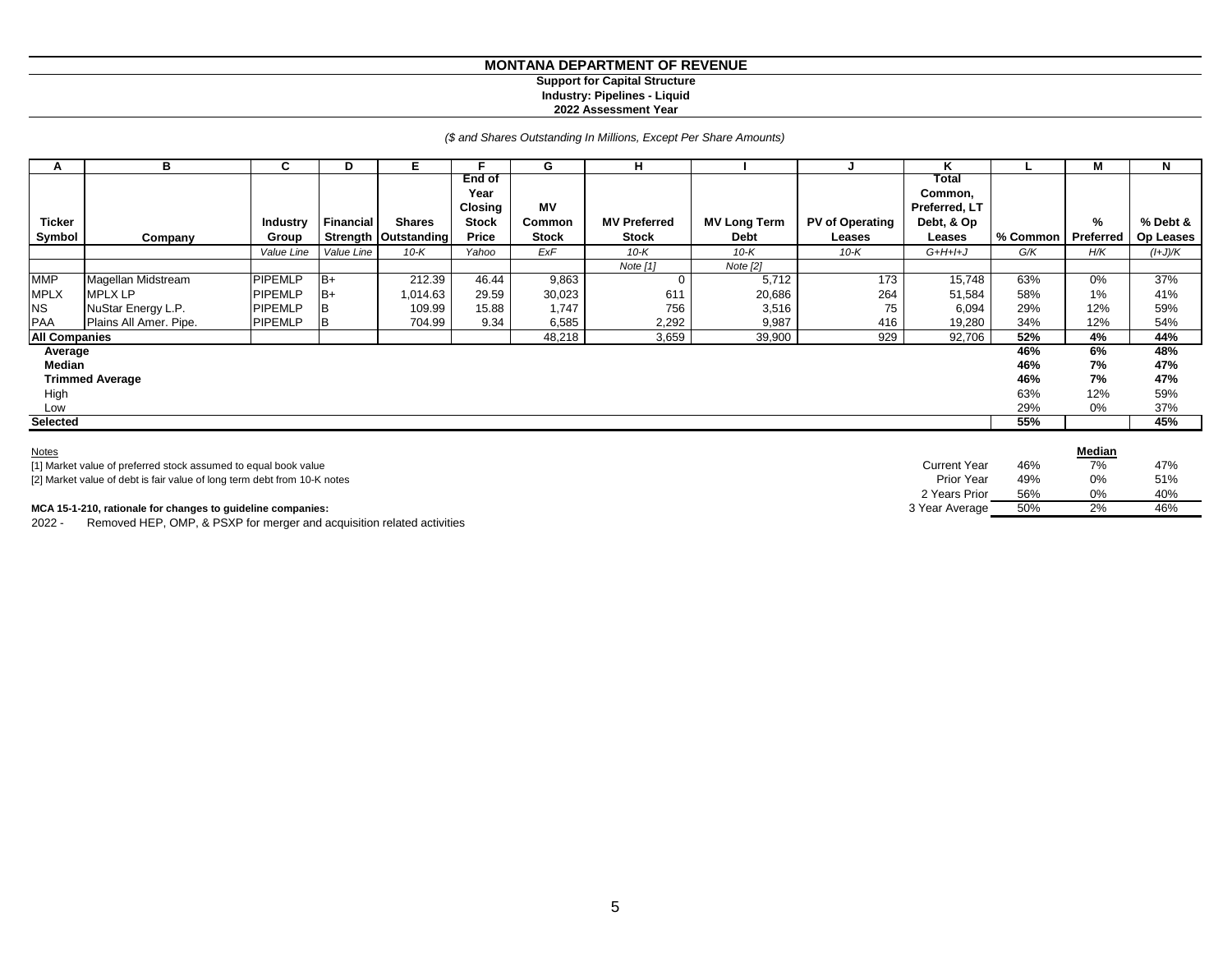#### **MONTANA DEPARTMENT OF REVENUE 2022 Assessment Year Industry: Pipelines - Liquid Capital Asset Pricing Model (CAPM)**

## *k e = R <sup>f</sup> + β x ERP*

|           |                                   | Ex Post | Ex Ante |
|-----------|-----------------------------------|---------|---------|
| $k_{e}$   | Cost of Equity                    | 10.89%  | 9.03%   |
| $R_f =$   | <b>Risk Free Rate</b>             | 1.94%   | 1.94%   |
| $\beta =$ | Beta                              | 1.20    | 1.20    |
| $ERP =$   | Equity Risk Premium $(R_m - R_i)$ | 7.46%   | 5.91%   |
| $R_m =$   | Market Rate of Return             | 9.40%   | 7.85%   |

#### **Risk Free Rate Measures (R<sup>f</sup> ):**

| The Value Line Investment Survey: Selection & Opinion <sup>[1]</sup>                 |       |
|--------------------------------------------------------------------------------------|-------|
| January 7, 2022 Page 2089                                                            |       |
| Selected Yields on Taxable U.S. Treasury Securities as of 12/27/21                   |       |
| 10-year                                                                              | 1.48% |
| 30-year                                                                              | 1.88% |
| Federal Reserve Statistical Release <sup>[2]</sup>                                   |       |
| U.S. government securities, Treasury constant maturities, Nominal, December 31, 2021 |       |
| 10-year                                                                              | 1.52% |
| 20-year                                                                              | 1.94% |
| 30-year                                                                              | 1.90% |
| <b>Risk Free Rate Selected</b>                                                       | 1.94% |
| Notes                                                                                |       |
| [1] "Value Line Selection & Opinion", Value Line (January 7, 2022)                   |       |
| [2] https://www.federalreserve.gov/datadownload/Choose.aspx?rel=H.15                 |       |
| Ex Post - Equity Risk Premium Measures (ERP = Rm - Rf)                               |       |
| Duff & Phelps, 2022 Cost of Capital Navigator                                        |       |

|                                             |                 | $R_m$ | R٠       | <b>ERP</b> |
|---------------------------------------------|-----------------|-------|----------|------------|
| ERP "Historical" - Ex Post                  | Arithmetic Avg. | 9.40% | 1.94%    | 7.46%      |
| ERP "Supply-side" - Ex Post                 | Arithmetic Avg. | 8.16% | $1.94\%$ | 6.22%      |
| <b>Ex Post Equity Risk Premium Selected</b> |                 | 9.40% | 1.94%    | 7.46%      |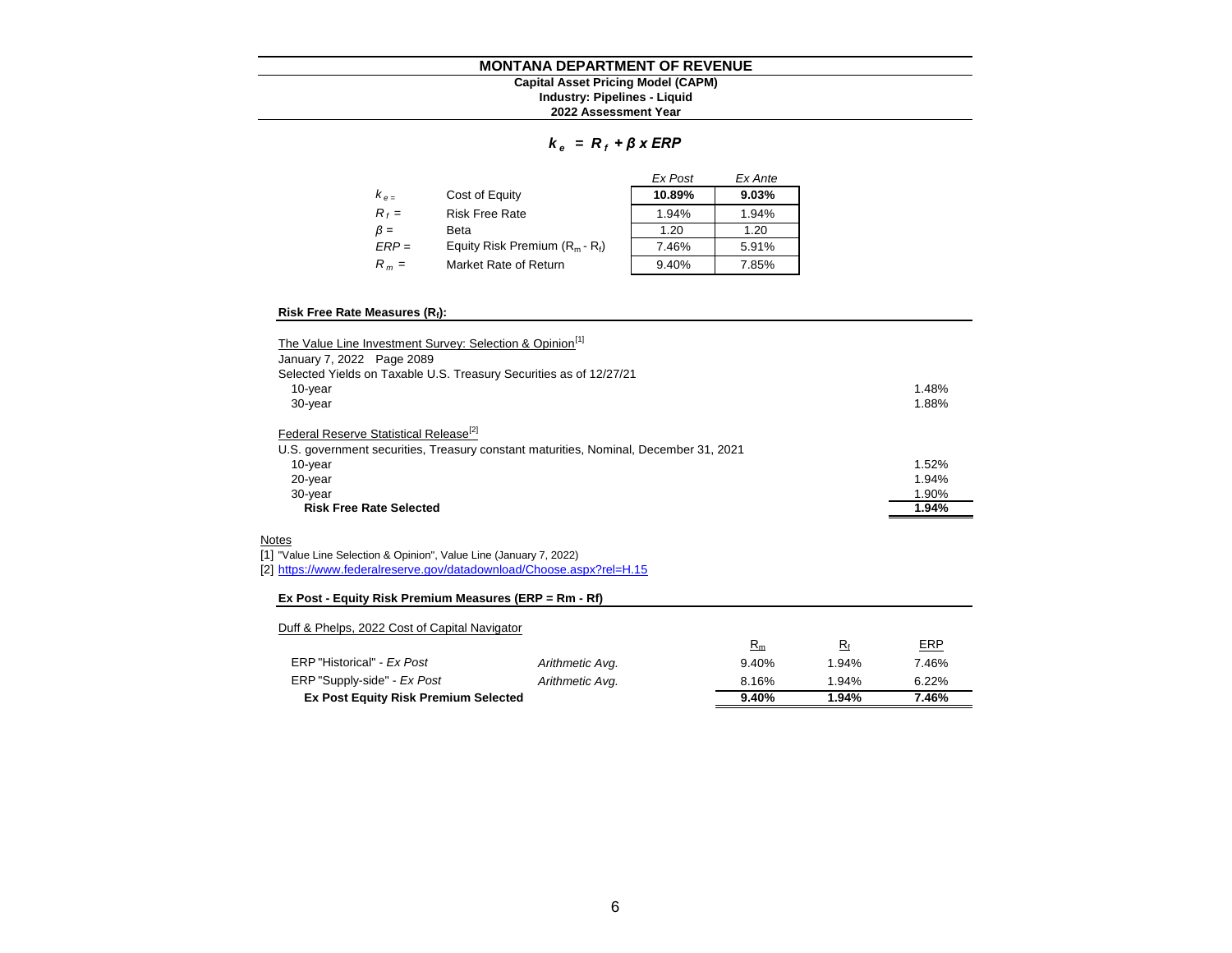#### **Industry: Pipelines - Liquid Capital Asset Pricing Model (CAPM)**

**2022 Assessment Year**

|  |  |  |  |  |  | $R_f$ + $\beta$ x ERP |
|--|--|--|--|--|--|-----------------------|
|--|--|--|--|--|--|-----------------------|

| Ex Ante - Equity Risk Premium Measures (ERP = Rm - Rf) |  |
|--------------------------------------------------------|--|
|--------------------------------------------------------|--|

| <b>Equity Risk Premium Selected</b>                       | 7.85% | 1.94%       | 5.91% |
|-----------------------------------------------------------|-------|-------------|-------|
|                                                           |       |             |       |
| Low                                                       | 5.76% |             | 4.24% |
| <b>High</b>                                               | 8.05% |             | 6.11% |
| Median                                                    | 7.21% |             | 5.20% |
| Average                                                   | 7.06% |             | 5.19% |
|                                                           | $R_m$ | $R_{f}$     | ERP   |
| Implied Premium (FCFE with sustainable payout) - Ex Ante  | 6.42% | 1.52%       | 4.90% |
| Implied Premium (FCFE) - Ex Ante                          | 5.76% | 1.52%       | 4.24% |
|                                                           | $R_m$ | $R_{\rm f}$ | ERP   |
| Damodaran Implied ERP (Jan 5, 2022)                       |       |             |       |
|                                                           |       |             |       |
| ERP "Conditional" - Ex Ante                               | 8.00% | 2.50%       | 5.50% |
|                                                           | $R_m$ | $R_{\rm f}$ | ERP   |
| Duff & Phelps, 2022 Cost of Capital Navigator             |       |             |       |
| ERP - Ex Ante                                             | 8.05% | 1.94%       | 6.11% |
|                                                           | $R_m$ | $R_{\rm f}$ | ERP   |
| DOR 3 Stage Dividend Growth Model, S & P 500, See Exhibit |       |             |       |
|                                                           |       |             |       |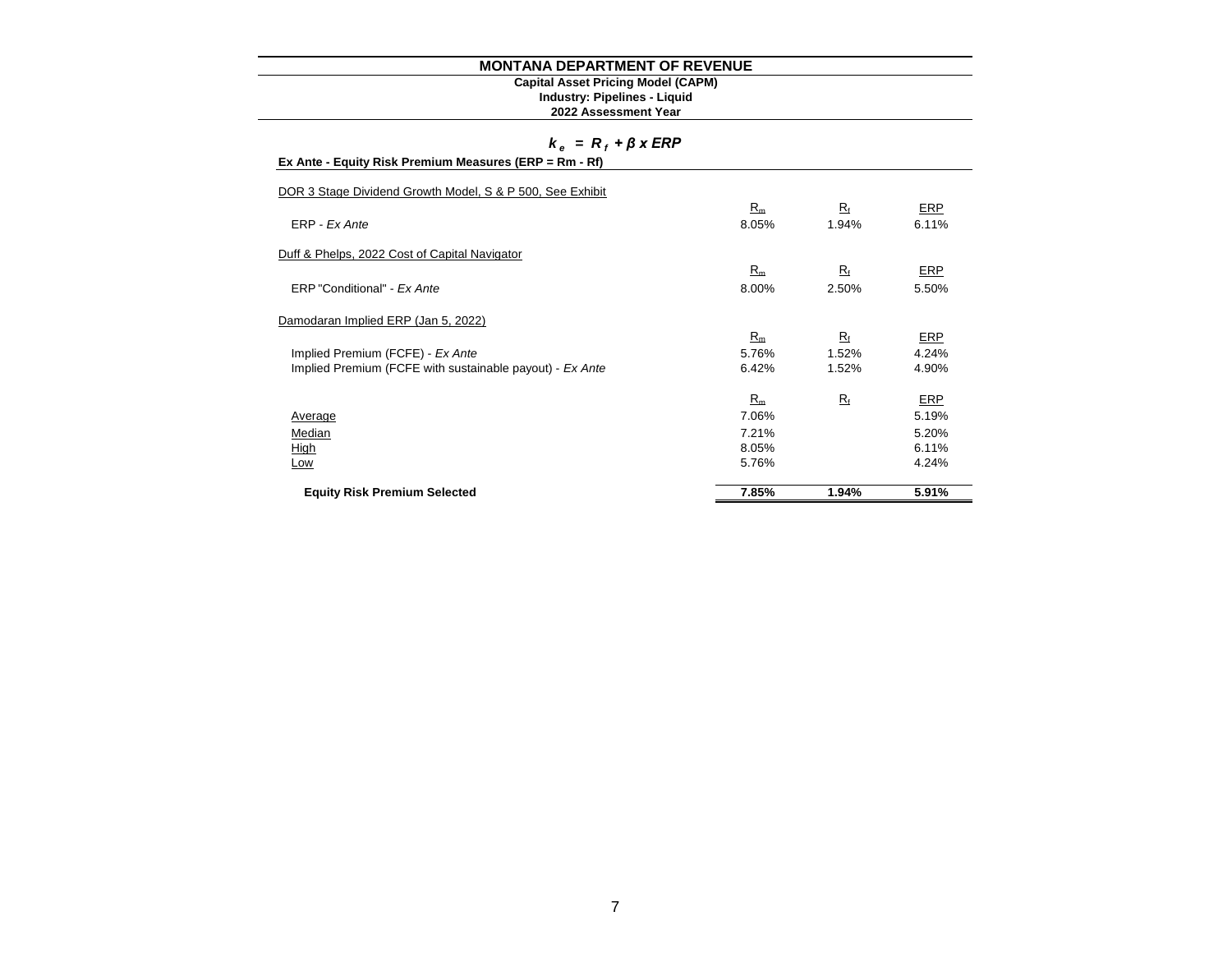**2022 Assessment Year Industry: Pipelines - Liquid Support for Beta Selection in CAPM**

| A                      | в                      | C               | D                | Е           |
|------------------------|------------------------|-----------------|------------------|-------------|
| <b>Ticker</b>          |                        | <b>Industry</b> | <b>Financial</b> |             |
| <b>Symbol</b>          | Company                | Group           | <b>Strength</b>  | <b>Beta</b> |
|                        |                        | Value Line      | Value Line       | Value Line  |
| <b>MMP</b>             | Magellan Midstream     | <b>PIPEMLP</b>  | B+               | 1.20        |
| <b>MPLX</b>            | <b>MPLX LP</b>         | <b>PIPEMLP</b>  | B+               | 1.05        |
| <b>NS</b>              | NuStar Energy L.P.     | <b>PIPEMLP</b>  | B                | 1.25        |
| <b>PAA</b>             | Plains All Amer. Pipe. | <b>PIPEMLP</b>  | В                | 1.50        |
| Average                |                        |                 |                  | 1.25        |
| <b>Median</b>          |                        |                 |                  | 1.23        |
| <b>Trimmed Average</b> |                        |                 |                  | 1.23        |
| High                   |                        |                 |                  | 1.50        |
| Low                    |                        |                 |                  | 1.05        |
| <b>Selected</b>        |                        |                 |                  | 1.20        |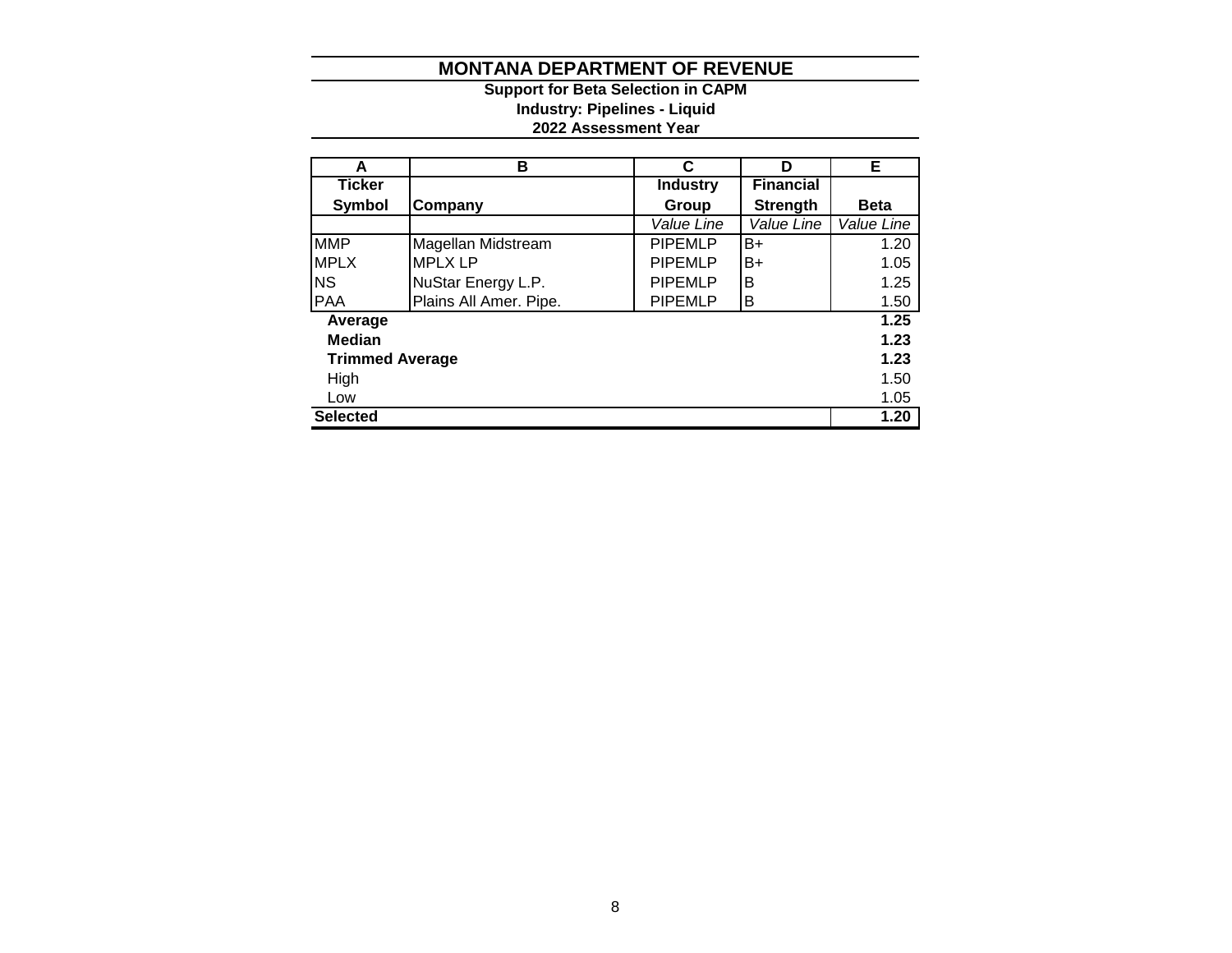#### **Inflation & Real Growth Industry: Pipelines - Liquid**

# **2022 Assessment Year**

|                                                   |                    |                             |                          |       | <b>Nominal Growth</b> |
|---------------------------------------------------|--------------------|-----------------------------|--------------------------|-------|-----------------------|
| А                                                 | в                  | С                           | D                        | Е.    | F                     |
| <b>Source Description</b>                         | Inflation<br>(CPI) | <b>Real Growth</b><br>(GDP) | <b>Nominal</b><br>Growth | Low   | High                  |
| Livingston Survey <sup>[1]</sup>                  | 2.44%              | 2.21%                       | 4.65%                    |       |                       |
| Survey of Professional Forecasters <sup>[2]</sup> | 2.49%              | 2.25%                       | 4.74%                    |       |                       |
| Congressional Budget Office <sup>[3]</sup>        |                    |                             |                          |       |                       |
| Average                                           | 2.47%              | 2.23%                       | 4.70%                    |       |                       |
| Median                                            | 2.47%              | 2.23%                       | 4.70%                    |       |                       |
| High                                              | 2.49%              | 2.25%                       | 4.74%                    |       |                       |
| Low                                               | 2.44%              | 2.21%                       | 4.65%                    |       |                       |
| <b>Selected</b>                                   | 2.45%              | 2.25%                       | 4.70%                    | 4.65% | 4.74%                 |

| <b>Inflationary Trend Factors</b> |                  |                                                            |                                             |                                   |                                                     |                                              |
|-----------------------------------|------------------|------------------------------------------------------------|---------------------------------------------|-----------------------------------|-----------------------------------------------------|----------------------------------------------|
| Year                              | Dec. CPI-U Index | <b>Percent</b><br>Change<br><b>From</b><br><b>Previous</b> | Dec. to Dec.<br>Conversion<br><b>Factor</b> | Annual Avg.<br><b>CPI-U Index</b> | Percent<br>Change<br><b>From</b><br><b>Previous</b> | Annual<br><b>Conversion</b><br><b>Factor</b> |
|                                   | Note [5]         | Note [6]                                                   | Note [7]                                    | Note [5]                          | Note [6]                                            | Note [7]                                     |
| 2011                              | 225.672          | 2.9%                                                       | 1.2354                                      | 224.939                           | 3.1%                                                | 1.2046                                       |
| 2012                              | 229.601          | 1.7%                                                       | 1.2143                                      | 229.594                           | 2.0%                                                | 1.1802                                       |
| 2013                              | 233.049          | 1.5%                                                       | 1.1963                                      | 232.957                           | 1.4%                                                | 1.1632                                       |
| 2014                              | 234.812          | 0.8%                                                       | 1.1873                                      | 236.736                           | 1.6%                                                | 1.1446                                       |
| 2015                              | 236.525          | 0.7%                                                       | 1.1787                                      | 237.017                           | 0.1%                                                | 1.1433                                       |
| 2016                              | 241.432          | 2.0%                                                       | 1.1548                                      | 240.007                           | 1.2%                                                | 1.1290                                       |
| 2017                              | 246.524          | 2.1%                                                       | 1.1309                                      | 245.120                           | 2.1%                                                | 1.1055                                       |
| 2018                              | 251.233          | 1.9%                                                       | 1.1097                                      | 251.107                           | 2.4%                                                | 1.0791                                       |
| 2019                              | 256.974          | 2.2%                                                       | 1.0849                                      | 255.657                           | 1.8%                                                | 1.0599                                       |
| 2020                              | 260.474          | 1.3%                                                       | 1.0704                                      | 258.811                           | 1.2%                                                | 1.0470                                       |
| 2021                              | 278.802          | 6.6%                                                       | 1.0000                                      | 270.970                           | 4.5%                                                | 1.0000                                       |

**Notes** 

[1] Federal Reserve Bank of Philadelphia The Livingston Survey December 17, 2021 Table 3 Inflation Rate and Real GDP mean

<https://www.philadelphiafed.org/research-and-data/real-time-center/livingston-survey>

[2] Federal Reserve Bank of Philadelphia Survey of Professional Forecasters February 11, 2022 Table 8 and Table 9 Average over next 10-Year mean

<https://www.philadelphiafed.org/surveys-and-data/real-time-data-research/survey-of-professional-forecasters> [3] Not available at study date

<https://www.cbo.gov/about/products/budget-economic-data#4>

[5] Historical Consumer Price Index for All Urban Consumers (CPI-U): U.S. city average, all items, index averages (1982-84=100, unless otherwise noted)

<https://www.bls.gov/cpi/tables/supplemental-files/historical-cpi-u-202001.pdf>

[6] (Row year - Previous Year) / Row Year

[7] Most current year / Row year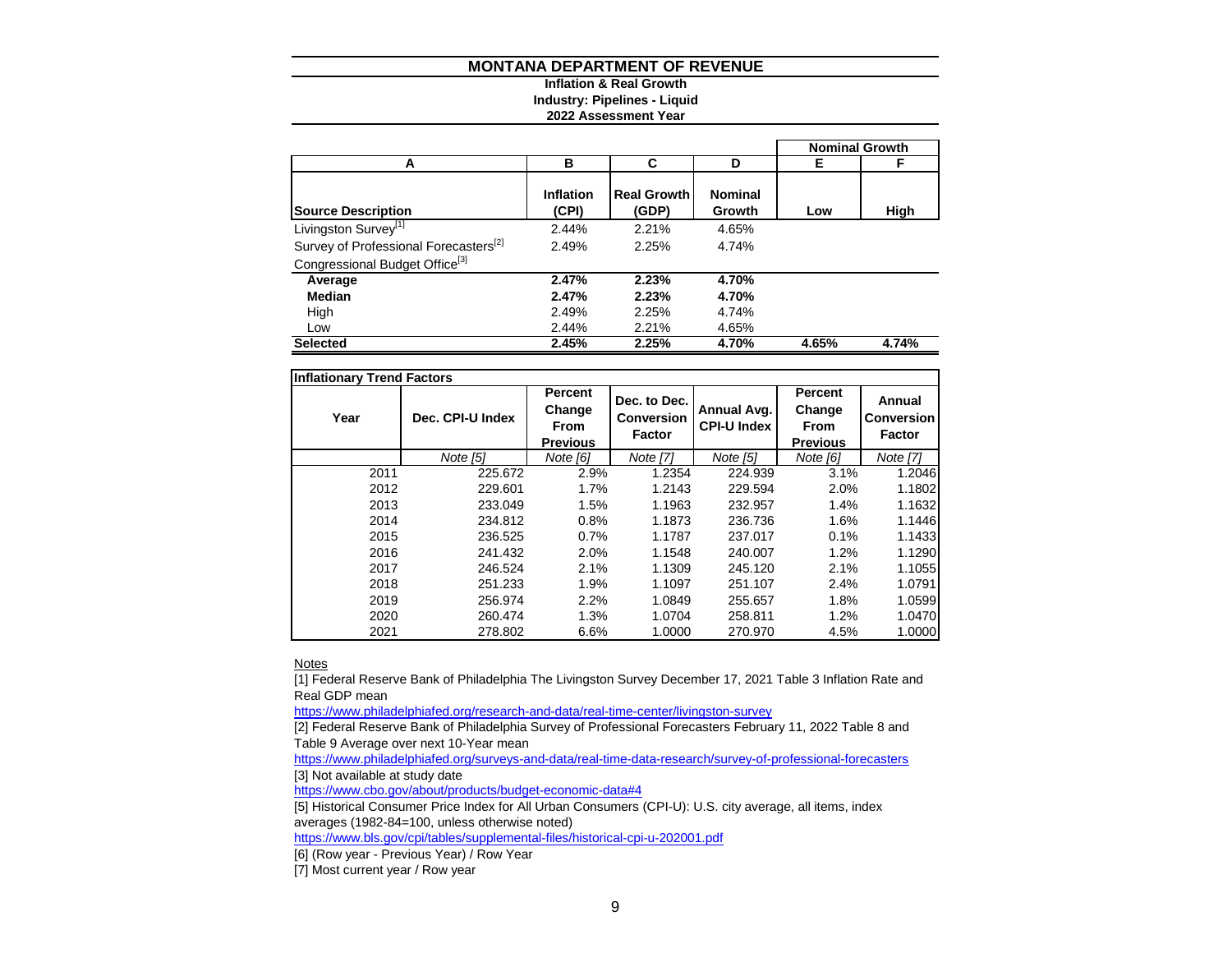# **3 Stage Dividend Discount Model (DDM)**

**Industry: Pipelines - Liquid**

**2022 Assessment Year**

**ke = (D<sup>1</sup> / P<sup>0</sup> ) + g**

**ke =** Cost of Equity

**D1 =** Expected Dividend

**P0 =** Current Price Per Share

**g =** Sustainable Long-Term Growth

| A               | В                      | C.                    | D             | E.                   | F                          | G                          | н.                    |                       |
|-----------------|------------------------|-----------------------|---------------|----------------------|----------------------------|----------------------------|-----------------------|-----------------------|
|                 |                        | 2021                  | 2022 Est      | <b>Expected</b>      | <b>Sustainable</b>         | <b>Sustainable</b>         | <b>Cost of Equity</b> | <b>Cost of Equity</b> |
|                 |                        | <b>Year End Stock</b> | Div'ds Decl'd | <b>Equity Payout</b> | Long-Term                  | Long-Term                  | <b>Dividend</b>       | <b>Earnings</b>       |
| <b>Ticker</b>   | Company                | <b>Price</b>          | per sh        | Yield                | Growth Rate <sup>[1]</sup> | Growth Rate <sup>[1]</sup> | Growth                | Growth                |
|                 |                        | Yahoo                 | Value Line    | D/C                  | <b>Dividends</b>           | Earnings                   | E+F                   | $E+G$                 |
|                 |                        | $P_{0}$               | $D_{1}$       | $D_1/P_0$            | g                          | g                          | $K_{\alpha}$          |                       |
| <b>MMP</b>      | Magellan Midstream     | 46.44                 | 4.18          | 9.00%                | 10.66%                     | 9.80%                      | 19.66%                | 18.80%                |
| <b>MPLX</b>     | <b>MPLX LP</b>         | 29.59                 | 2.82          | 9.53%                | 1.25%                      | 6.49%                      | 10.78%                | 16.02%                |
| <b>NS</b>       | NuStar Energy L.P.     | 15.88                 | 1.60          | 10.08%               | 14.15%                     | 16.32%                     | 24.23%                | 26.40%                |
| <b>PAA</b>      | Plains All Amer. Pipe. | 9.34                  | 0.72          | 7.71%                | 43.54%                     | 23.28%                     | 51.25%                | 30.99%                |
| Average         |                        |                       |               |                      |                            |                            | 26.48%                | 23.05%                |
| <b>Median</b>   |                        |                       |               |                      |                            |                            | 21.94%                | 22.60%                |
|                 | <b>Trimmed Average</b> |                       |               |                      |                            |                            | 21.94%                | 22.60%                |
| High            |                        |                       |               |                      |                            |                            | 51.25%                | 30.99%                |
| Low             |                        |                       |               |                      |                            |                            | 10.78%                | 16.02%                |
| <b>Selected</b> |                        |                       |               |                      |                            |                            | 21.95%                | 22.60%                |

Notes:

[1] From worksheet: DDM Sustainable Long-Term Growth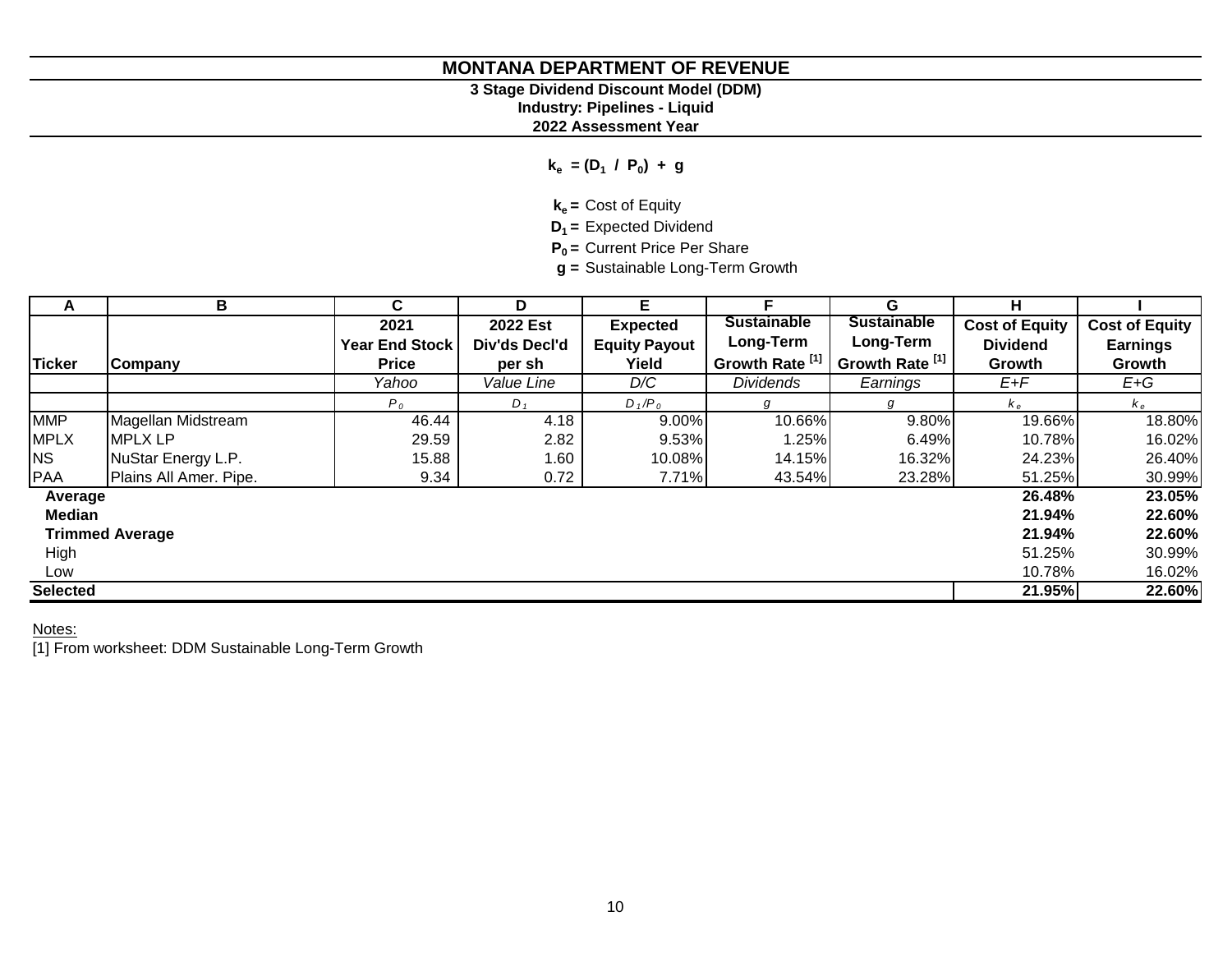# **Support for DDM - Short Term Growth Rate Calculations Industry: Pipelines - Liquid 2022 Assessment Year**

| $\mathbf{\mathsf{m}}$ | в                      |                      |               |                 |               | G                  |
|-----------------------|------------------------|----------------------|---------------|-----------------|---------------|--------------------|
|                       |                        | <b>End of Year</b>   | Div'ds Decl'd | <b>Expected</b> | Div'ds Decl'd |                    |
|                       |                        | <b>Closing Stock</b> | per sh        | <b>Dividend</b> | per sh        | <b>Short-Term</b>  |
| Ticker                | Company                | <b>Price</b>         | 2022 Est      | Yield           | 2024-2026 Est | <b>Growth Rate</b> |
|                       |                        | Yahoo                | Value Line    | D/C             | Value Line    | Note [1]           |
| <b>MMP</b>            | Magellan Midstream     | 46.44                | 4.18          | $9.00\%$        | 5.90          | 12.17%             |
| <b>MPLX</b>           | <b>MPLX LP</b>         | 29.59                | 2.82          | 9.53%           | 2.82          | 0.00%              |
| <b>NS</b>             | NuStar Energy L.P.     | 15.88                | 1.60          | 10.08%          | 2.50          | 16.04%             |
| PAA                   | Plains All Amer. Pipe. | 9.34                 | 0.72          | 7.71%           | 2.50          | 51.43%             |

|             | в                      |                     |                     |                           |
|-------------|------------------------|---------------------|---------------------|---------------------------|
|             |                        | <b>Earnings per</b> | <b>Earnings per</b> |                           |
|             |                        | share               | share               | <b>Short-Term</b>         |
| Ticker      | <b>Company</b>         | 2022 Est            |                     | 2024-2026 Est Growth Rate |
|             |                        | Value Line          | Value Line          | Note $[1]$                |
| <b>MMP</b>  | Magellan Midstream     | 4.30                | 5.90                | 11.12%                    |
| <b>MPLX</b> | <b>IMPLX LP</b>        | 2.90                | 3.55                | 6.97%                     |
| <b>NS</b>   | NuStar Energy L.P.     | 1.20                | 2.00                | 18.56%                    |
| PAA         | Plains All Amer. Pipe. | 1.20                | 2.50                | 27.72%                    |

**Notes** 

[1] 4 year compound annual growth rate (CAGR) - 3 periods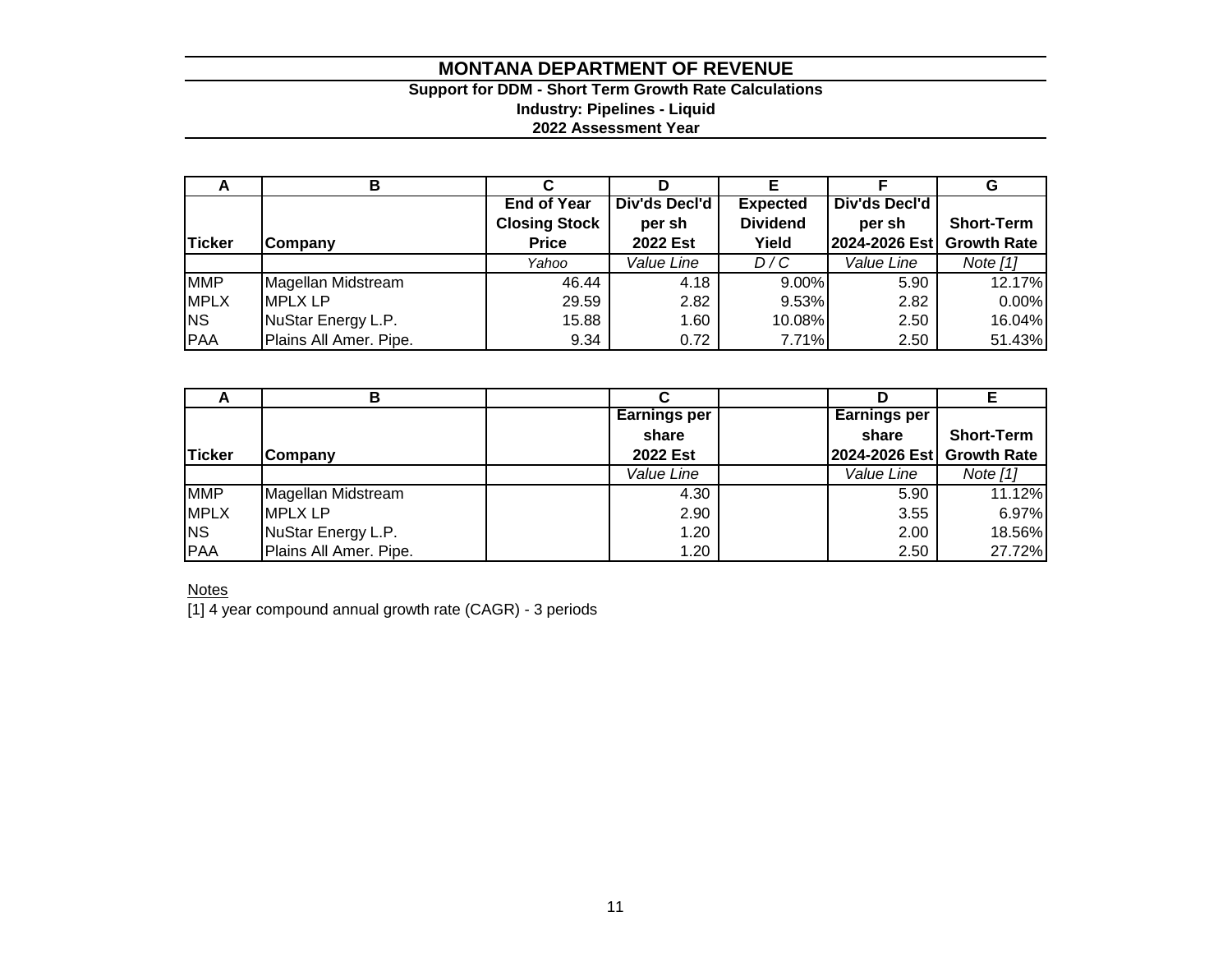# **Support for DDM - Sustainable Long Term Growth**

**Industry: Pipelines - Liquid**

#### **2022 Assessment Year**

|               | Dividend Growth Rate   |                                                 |                                                                    |                                                         |                          |                               |                                                                  |                              | Stage 1 |      |       |       |       |
|---------------|------------------------|-------------------------------------------------|--------------------------------------------------------------------|---------------------------------------------------------|--------------------------|-------------------------------|------------------------------------------------------------------|------------------------------|---------|------|-------|-------|-------|
| <b>Ticker</b> | Company                | <b>Year End</b><br><b>Stock</b><br><b>Price</b> | Expected<br><b>Short-Term</b><br><b>Dividend</b><br>Growth<br>Rate | Expected<br>Long-Term Expected<br><b>Growth</b><br>Rate | <b>Dividend</b><br>Yield | Internal<br>Rate of<br>Return | Implied<br>Sustainable<br>Long-Term<br><b>Growth Rate</b><br>(g) | <b>Initial</b><br>Investment | $D_1$   | D,   | $D_3$ | $D_4$ | $D_5$ |
|               |                        |                                                 |                                                                    |                                                         |                          |                               | $Ke = IRR$ of $g = IRR - Div.$                                   |                              |         |      |       |       |       |
|               |                        | Yahoo                                           | Note [1]                                                           | Note [2]                                                | $D_1/P_0$                | $D_1:D_{500}$                 | Yield                                                            |                              |         |      |       |       |       |
| <b>MMP</b>    | Magellan Midstream     | 46.44                                           | 12.17%                                                             | 4.70%                                                   | 9.00%                    | 19.66%                        | 10.66%                                                           | (46.44)                      | 4.18    | 4.69 | 5.26  | 5.90  | 6.62  |
| <b>MPLX</b>   | <b>MPLX LP</b>         | 29.59                                           | $0.00\%$                                                           | 4.70%                                                   | 9.53%                    | 10.78%                        | 1.25%                                                            | (29.59)                      | 2.82    | 2.82 | 2.82  | 2.82  | 2.82  |
| <b>NS</b>     | NuStar Energy L.P.     | 15.88                                           | 16.04%                                                             | 4.70%                                                   | 10.08%                   | 24.23%                        | 14.15%                                                           | (15.88)                      | 1.60    | 1.86 | 2.15  | 2.50  | 2.90  |
| <b>PAA</b>    | Plains All Amer. Pipe. | 9.34                                            | 51.43%                                                             | 4.70%                                                   | 7.71%                    | 51.25%                        | 43.54%                                                           | (9.34)                       | 0.72    | 1.09 | 1.65  | 2.50  | 3.79  |

|             | Earnings Growth Rate   |                                          |                                                                           |                                                    |                          |                               |                                                                         |                              | Stage 1        |             |      |       |                   |  |  |  |  |
|-------------|------------------------|------------------------------------------|---------------------------------------------------------------------------|----------------------------------------------------|--------------------------|-------------------------------|-------------------------------------------------------------------------|------------------------------|----------------|-------------|------|-------|-------------------|--|--|--|--|
| Ticker      | Company                | <b>Year End</b><br><b>Stock</b><br>Price | <b>Expected</b><br><b>Short-Term</b><br><b>Earnings</b><br>Growth<br>Rate | Expected<br>Long-Term   Expected<br>Growth<br>Rate | <b>Dividend</b><br>Yield | Internal<br>Rate of<br>Return | Implied<br><b>Sustainable</b><br>Long-Term<br><b>Growth Rate</b><br>(g) | <b>Initial</b><br>Investment | D <sub>1</sub> | $D_3$<br>D, |      | $D_4$ | $D_5$             |  |  |  |  |
|             |                        |                                          |                                                                           |                                                    |                          |                               | $Ke = IRR$ of $g = IRR - Div.$                                          |                              |                |             |      |       |                   |  |  |  |  |
|             |                        | Yahoo                                    | Note $[1]$                                                                | Note $[2]$                                         | $D_1/P_0$                | $D_1:D_{500}$                 | Yield                                                                   |                              |                |             |      |       |                   |  |  |  |  |
| <b>MMP</b>  | Magellan Midstream     | 46.44                                    | 11.12%                                                                    | 4.70%                                              | 9.00%                    | 18.80%                        | 9.80%                                                                   | (46.44)                      | 4.18           | 4.64        | 5.16 | 5.74  | 6.37              |  |  |  |  |
| <b>MPLX</b> | <b>MPLX LP</b>         | 29.59                                    | 6.97%                                                                     | 4.70%                                              | 9.53%                    | 16.02%                        | 6.49%                                                                   | (29.59)                      | 2.82           | 3.02        | 3.23 | 3.45  | 3.69              |  |  |  |  |
| <b>NS</b>   | NuStar Energy L.P.     | 15.88                                    | 18.56%                                                                    | 4.70%                                              | 10.08%                   | 26.40%                        | 16.32%                                                                  | (15.88)                      | 1.60           | 1.90        | 2.25 | 2.67  | 3.16              |  |  |  |  |
| <b>PAA</b>  | Plains All Amer. Pipe. | 9.34                                     | 27.72%                                                                    | 4.70%                                              | 7.71%                    | 30.99%                        | 23.28%                                                                  | (9.34)                       | 0.72           | 0.92        | 1.17 | 1.50  | 1.92 <sub>1</sub> |  |  |  |  |

Notes:

[1] From worksheet: DDM Short Term Growth Rate Calculations [2] From worksheet: Inflation & Real Growth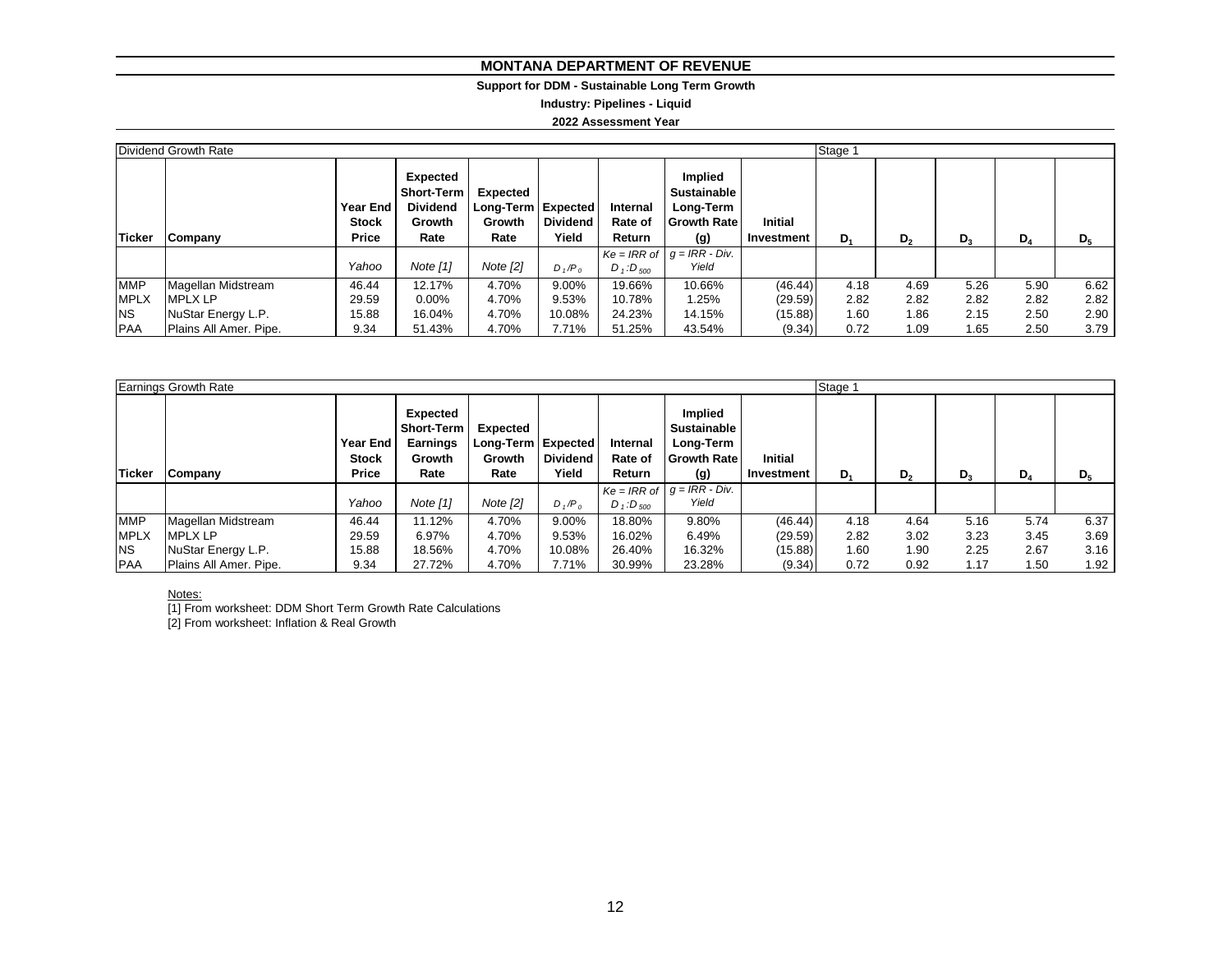#### **MONTANA DEPARTMENT OF REVENUE MONTANA DEPARTMENT OF REVENUE**

#### **Support for DDM - Sustainable Long Term Growth Support for DDM - Sustainable Long Term Growth**

**Industry: Pipelines - Liquid Industry: Pipelines - Liquid**

#### **2022 Assessment Year 2022 Assessment Year**

| Dividend Stage 2 |         |                |         |       |          |          |          |          |          |          |          |          |          |          |          | Stage 3  |          |                            |  |
|------------------|---------|----------------|---------|-------|----------|----------|----------|----------|----------|----------|----------|----------|----------|----------|----------|----------|----------|----------------------------|--|
| Ticker           | $D_{6}$ | D <sub>7</sub> | $D_{8}$ | $D_9$ | $D_{10}$ | $D_{11}$ | $D_{12}$ | $D_{13}$ | $D_{14}$ | $D_{15}$ | $D_{16}$ | $D_{17}$ | $D_{18}$ | $D_{19}$ | $D_{20}$ | $D_{21}$ | $D_{22}$ | $D_{500}$                  |  |
| <b>MMP</b>       | 7.39    | 8.25           | 9.22    | 10.29 | 11.50    | 12.84    | 14.34    | 16.01    | 17.88    | 19.97    | 22.30    | 24.90    | 27.81    | 31.06    | 34.68    | 36.31    | 38.02    | 130,175,468,945            |  |
| <b>MPLX</b>      | 2.83    | 2.84           | 2.85    | 2.86  | 2.86     | 2.87     | 2.88     | 2.89     | 2.90     | 2.91     | 2.92     | 2.93     | 2.94     | 2.95     | 2.96     | 3.09     | 3.24     | 11,092,673,824             |  |
| <b>NS</b>        | 3.34    | 3.86           | 4.44    | 5.12  | 5.91     | 6.81     | 7.85     | 9.05     | 10.43    | 12.03    | 13.87    | 15.99    | 18.43    | 21.25    | 24.49    | 25.65    | 26.85    | 91,933,695,519             |  |
| <b>PAA</b>       | 5.61    | 8.33           | 12.35   | 18.32 | 27.17    | 40.29    | 59.75    | 88.62    | 131.44   | 194.94   | 289.11   | 428.79   | 635.94   | 943.18   | .398.84  | 1,464.59 |          | 1,533.43 5,250,209,020,199 |  |

| Earnings Stage 2 |         |      |         |       |          |          |          |          |          |          |          |          |          |          |          | Stage 3  |          |                 |
|------------------|---------|------|---------|-------|----------|----------|----------|----------|----------|----------|----------|----------|----------|----------|----------|----------|----------|-----------------|
| Ticker           | $D_{6}$ | D,   | $D_{8}$ | $D_9$ | $D_{10}$ | $D_{11}$ | $D_{12}$ | $D_{13}$ | $D_{14}$ | $D_{15}$ | $D_{16}$ | $D_{17}$ | $D_{18}$ | $D_{19}$ | $D_{20}$ | $D_{21}$ | $D_{22}$ | $D_{500}$       |
|                  |         |      |         |       |          |          |          |          |          |          |          |          |          |          |          |          |          |                 |
| <b>MMP</b>       | 7.05    | 7.81 | 8.64    | 9.57  | 10.59    | 11.72    | 12.98    | 14.36    | 15.90    | 17.60    | 19.48    | 21.57    | 23.87    | 26.42    | 29.25    | 30.63    | 32.06    | 109,783,533,720 |
| <b>MPLX</b>      | 3.94    | 4.21 | 4.50    | 4.81  | 5.14     | 5.49     | 5.86     | 6.26     | 6.69     | 7.14     | 7.63     | 8.15     | 8.71     | 9.30     | 9.94     | 10.40    | 10.89    | 37,297,359,624  |
| <b>NS</b>        | 3.72    | 4.38 | 5.15    | 6.06  | 7.12     | 8.38     | 9.86     | 11.60    | 13.64    | 16.05    | 18.88    | 22.21    | 26.13    | 30.73    | 36.16    | 37.86    | 39.63    | 135,703,172,406 |
| <b>PAA</b>       | 2.42    | 3.05 | 3.85    | 4.86  | 6.13     | 7.73     | 9.76     | 12.31    | 15.54    | 19.61    | 24.74    | 31.22    | 39.39    | 49.70    | 62.72    | 65.67    | 68.75    | 235,396,341,917 |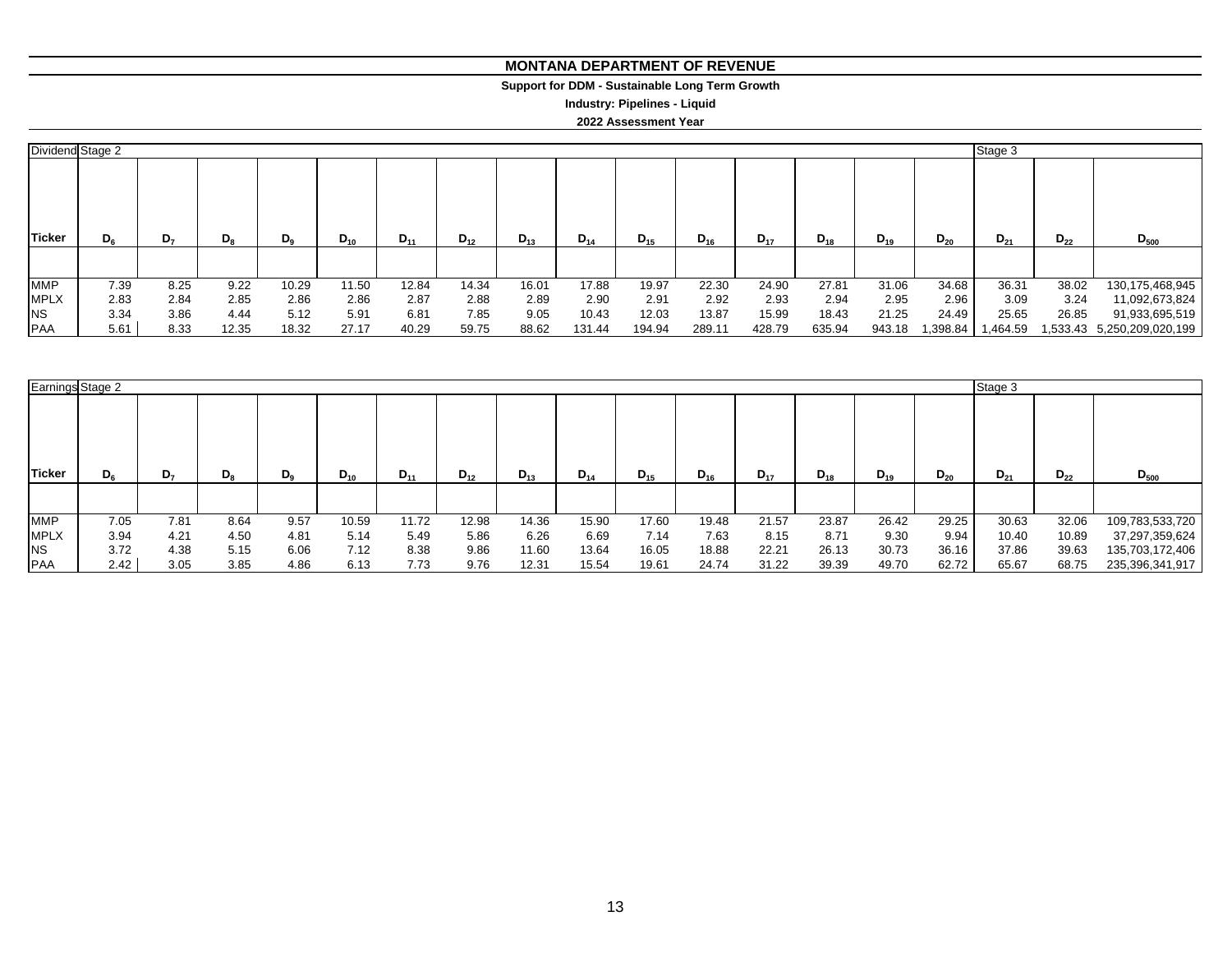## **Support for Yield Capitalization Rate - Debt Rating Industry: Pipelines - Liquid**

# **2022 Assessment Year**

| A                               | в                      | C               | D                | Е                | F               |  |  |  |
|---------------------------------|------------------------|-----------------|------------------|------------------|-----------------|--|--|--|
|                                 |                        |                 |                  | Moody's          |                 |  |  |  |
| <b>Ticker</b>                   |                        | <b>Industry</b> | <b>Financial</b> | <b>Long Term</b> | <b>Yield to</b> |  |  |  |
| Symbol                          | Company                | Group           | <b>Strength</b>  | Rating           | <b>Maturity</b> |  |  |  |
|                                 |                        | Value Line      | Value Line       | Moodys.com       |                 |  |  |  |
|                                 |                        |                 |                  |                  |                 |  |  |  |
| <b>MMP</b>                      | Magellan Midstream     | <b>PIPEMLP</b>  | B+               | Baa1             | 3.37%           |  |  |  |
| <b>MPLX</b>                     | <b>MPLX LP</b>         | <b>PIPEMLP</b>  | B+               | Baa2             | 3.37%           |  |  |  |
| <b>NS</b>                       | NuStar Energy L.P.     | <b>PIPEMLP</b>  | B                | Ba3              | 5.31%           |  |  |  |
| <b>PAA</b>                      | Plains All Amer. Pipe. | <b>PIPEMLP</b>  | B                | Baa3             | 3.37%           |  |  |  |
| Average                         |                        |                 |                  |                  | 3.86%           |  |  |  |
| <b>Median</b>                   |                        |                 |                  |                  | 3.37%           |  |  |  |
| 3.37%<br><b>Trimmed Average</b> |                        |                 |                  |                  |                 |  |  |  |
| 5.31%<br>High                   |                        |                 |                  |                  |                 |  |  |  |
| Low                             |                        |                 |                  |                  | 3.37%           |  |  |  |
| <b>Selected</b>                 |                        |                 |                  |                  | 3.86%           |  |  |  |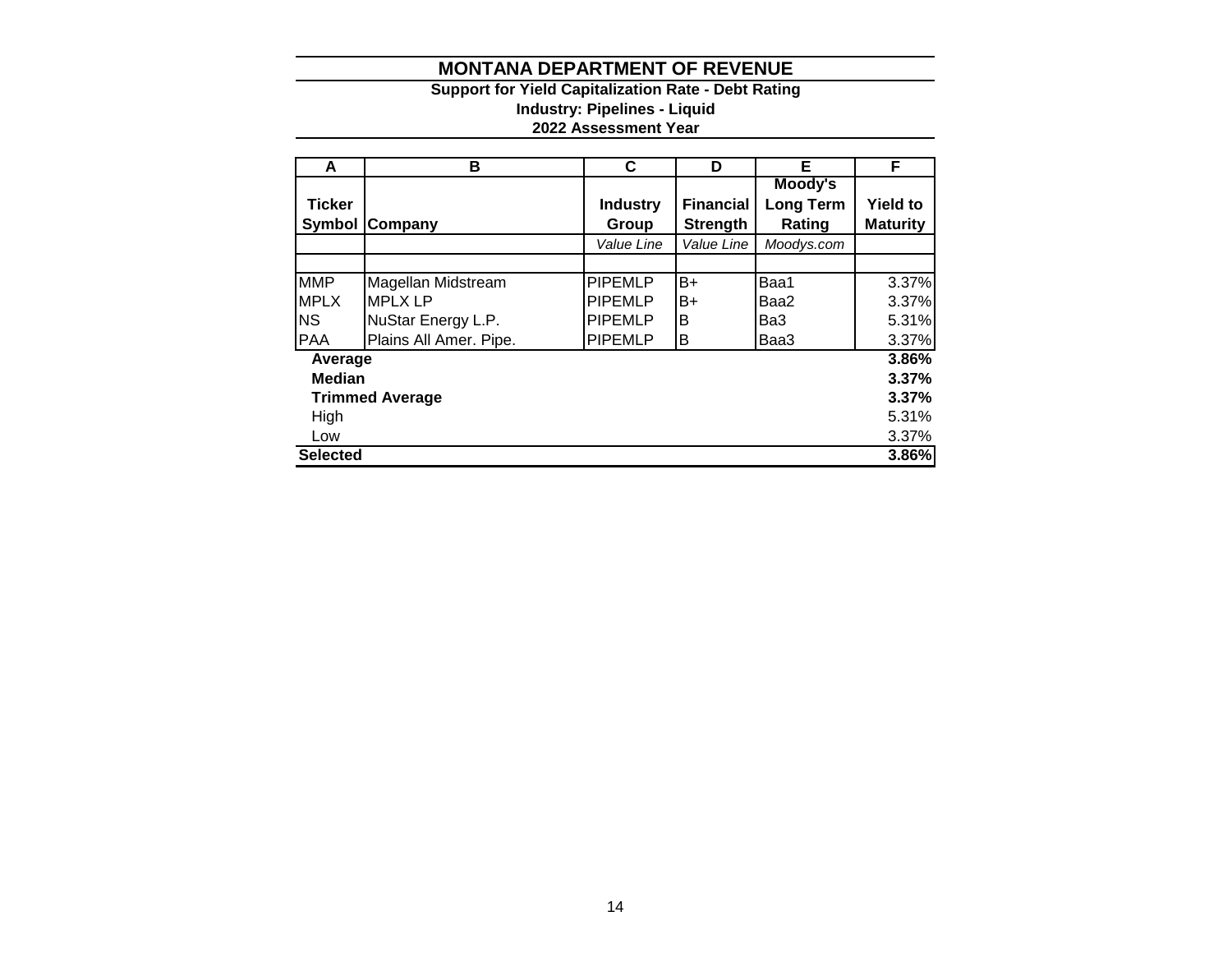**Support for Direct Capitalization - Equity Capitalization Rates**

**2022 Assessment Year Industry: Pipelines - Liquid**

|                 | в                      |              |                    |            |                          | G     |                 |          |                                | n             |                                                               |               |                     |             |                     | Ω          |             |
|-----------------|------------------------|--------------|--------------------|------------|--------------------------|-------|-----------------|----------|--------------------------------|---------------|---------------------------------------------------------------|---------------|---------------------|-------------|---------------------|------------|-------------|
|                 |                        |              |                    |            |                          |       |                 |          |                                |               |                                                               |               | Ke                  | Ke          |                     |            |             |
|                 |                        | End of       |                    |            |                          |       |                 |          |                                |               |                                                               |               | Estimate - Estimate |             |                     |            |             |
|                 |                        | Year         |                    |            |                          |       | Кe              | Ke       |                                |               |                                                               |               | Cash                | Cash        |                     |            |             |
|                 |                        | Closing      |                    |            |                          |       | <b>Estimate</b> |          | <b>Estimate - IVL Historic</b> | <b>VL Est</b> |                                                               | <b>VL Est</b> | <b>Flow</b>         | <b>Flow</b> |                     | Book       |             |
|                 |                        | <b>Stock</b> | <b>VL Historic</b> | VL Est     | VL Historic   VL Est P/E |       | Earnings        | Earnings |                                |               | <b>Cash Flow Cash Flow VL Historic</b>                        | P/CF          | (Hist.              | (Est.       | <b>Market Value</b> | Value      |             |
| <b>Ticker</b>   | Company                | Price        | <b>EPS</b>         | <b>EPS</b> | <b>P/E Ratio</b>         | Ratio |                 |          |                                |               | (Hist. P/E)   (Est. P/E)   Per Share   Per Share   P/CF Ratio | Ratio         | $P$ / $CF$ )        | $P$ $CF$    | of Equity           | of Equity  | <b>MTBR</b> |
|                 |                        | Yahoo        | Value Line         | Value Line | C/D                      | C/E   | 1/F             | 1/G      | Value Line                     | Value Line    | C/J                                                           | C/K           | 1/L                 | 1/M         | <b>Price x Shrs</b> | Value Line | P/Q         |
| <b>MMP</b>      | Magellan Midstream     | 46.44        | 4.29               | 4.30       | 10.83                    | 10.80 | 9.24%           | 9.26%    | 4.82                           | 4.80          | 9.63                                                          | 9.67          | 10.38%              | 10.34%      | 9,863               | 2,304      | 4.28        |
| <b>MPLX</b>     | <b>MPLX LP</b>         | 29.59        | 2.86               | 2.90       | 10.35                    | 10.20 | 9.67%           | 9.80%    | 3.38                           | 4.00          | 8.75                                                          | 7.40          | 11.42%              | 13.52%      | 30,023              | 13,017     | 2.31        |
| <b>NS</b>       | NuStar Energy L.P.     | 15.88        | (0.99)             | 1.20       |                          | 13.23 |                 | 7.56%    | 1.70                           | 5.00          | 9.34                                                          | 3.18          | 10.71%              | 31.49%      | 1,747               | 1,832      | 0.95        |
| <b>PAA</b>      | Plains All Amer. Pipe. | 9.34         | 0.55               | 1.30       | 16.98                    | 7.18  | 5.89%           | 13.92%   | 0.53                           | 1.95          | 17.62                                                         | 4.79          | 5.67%               | 20.88%      | 6,585               | 9,593      | 0.69        |
| Average         |                        |              |                    |            | 12.72                    | 10.36 | 8.26%           | 10.13%   |                                |               | 11.34                                                         | 6.26          | 9.55%               | 19.05%      |                     |            | 2.06        |
| Median          |                        |              |                    |            | 10.83                    | 10.50 | 9.24%           | 9.53%    |                                |               | 9.49                                                          | 6.09          | 10.54%              | 17.20%      |                     |            | 1.63        |
|                 | <b>Trimmed Average</b> |              |                    |            | 10.83                    | 10.50 | 9.24%           | 9.53%    |                                |               | 9.49                                                          | 6.09          | 10.54%              | 17.20%      |                     |            | 1.63        |
| High            |                        |              |                    |            | 16.98                    | 13.23 | 9.67%           | 13.92%   |                                |               | 17.62                                                         | 9.67          | 11.42%              | 31.49%      |                     |            | 4.28        |
| Low             |                        |              |                    |            | 10.35                    | 7.18  | 5.89%           | 7.56%    |                                |               | 8.75                                                          | 3.18          | 5.67%               | 10.34%      |                     |            | 0.69        |
| <b>Selected</b> |                        |              |                    |            |                          |       |                 | 9.10%    |                                |               |                                                               |               | 15.40%              |             |                     |            | 1.63        |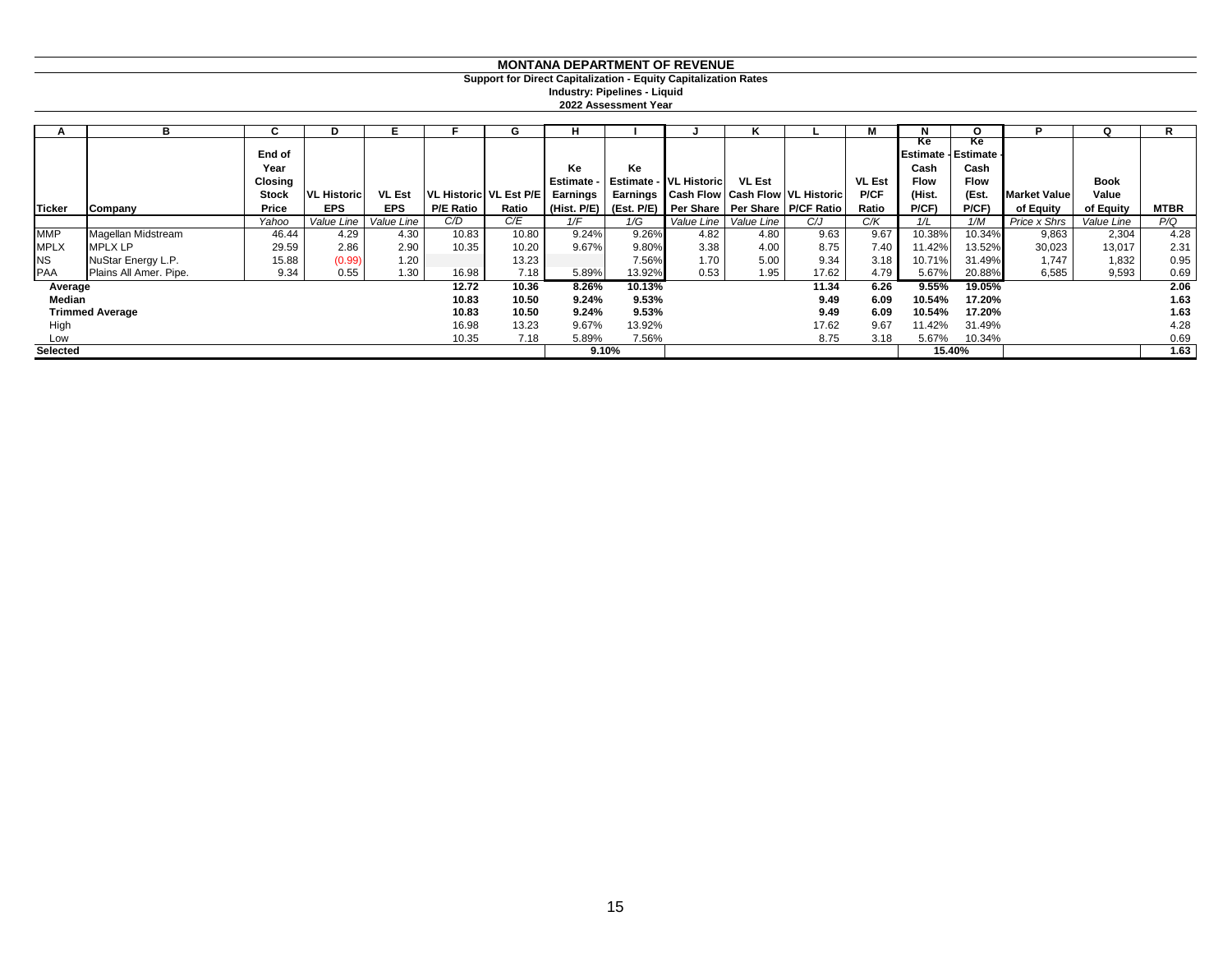# **Support for Direct Capitalization - Debt Capitalization Rate**

**Industry: Pipelines - Liquid**

**2022 Assessment Year**

# *(\$ in Millions)*

| A                      | B                      | C                   | D                    | F                    | F                   | G                   | Н                 |                      |             |  |
|------------------------|------------------------|---------------------|----------------------|----------------------|---------------------|---------------------|-------------------|----------------------|-------------|--|
|                        |                        | <b>Current Year</b> | <b>Previous Year</b> | <b>Previous Year</b> | <b>Current Year</b> | <b>Current Year</b> | Average           | <b>Current Yield</b> | <b>MTBR</b> |  |
| <b>Ticker</b>          | <b>Company</b>         | Interest Exp.       | <b>MV LT Debt</b>    | <b>BV LT Debt</b>    | <b>MV LT Debt</b>   | <b>BV LT Debt</b>   | <b>MV LT Debt</b> |                      |             |  |
|                        |                        | 10-K                | 10-K                 | 10-K                 | 10-K                | 10-K                | $(D+F)/2$         | (C/H)                | (F/G)       |  |
| <b>MMP</b>             | Magellan Midstream     | 228                 | 5,881                | 4,979                | 5,712               | 5,089               | 5,796             | 3.94%                | 1.12        |  |
| <b>MPLX</b>            | <b>MPLX LP</b>         | 785                 | 22,846               | 20,139               | 20,686              | 18,571              | 21,766            | 3.61%                | 1.11        |  |
| <b>NS</b>              | NuStar Energy L.P.     | 214                 | 3,857                | 3,597                | 3,516               | 3,187               | 3,687             | 5.80%                | 1.10        |  |
| PAA                    | Plains All Amer. Pipe. | 425                 | 10,980               | 10,213               | 9,987               | 9,220               | 10,484            | 4.05%                | 1.08        |  |
|                        | <b>All Companies</b>   | 1,652               |                      |                      | 39,900              | 36,067              | 41,732            | 3.96%                | 1.11        |  |
| Average                |                        |                     |                      |                      |                     |                     |                   | 4.35%                | 1.11        |  |
| <b>Median</b>          |                        |                     |                      |                      |                     |                     |                   | 3.99%                | 1.11        |  |
| <b>Trimmed Average</b> |                        |                     |                      |                      |                     |                     |                   |                      |             |  |
| High                   |                        |                     |                      |                      |                     |                     |                   | 5.80%                | 1.12        |  |
| Low                    |                        |                     |                      |                      |                     |                     |                   | 3.61%                | 1.08        |  |
| <b>Selected</b>        |                        |                     |                      |                      |                     |                     |                   | 4.00%                | 1.11        |  |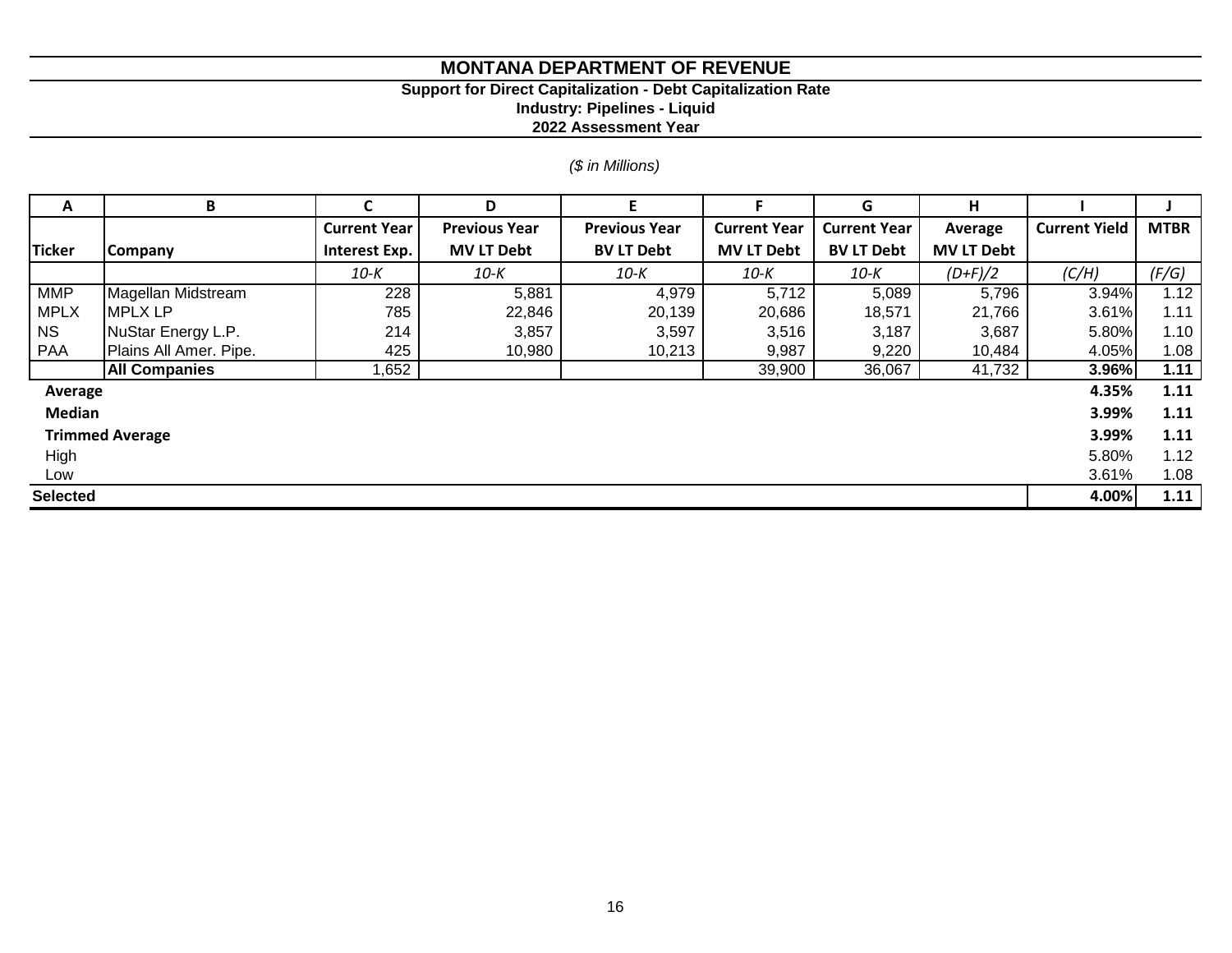# **Support of Stock Price - From YAHOO Finance**

**Industry: Pipelines - Liquid**

**2022 Assessment Year**

|               |                           |       | <b>End of Period Closing Stock Price</b> |       |       |       |       |       |                 |       |       |       |       |  |  |
|---------------|---------------------------|-------|------------------------------------------|-------|-------|-------|-------|-------|-----------------|-------|-------|-------|-------|--|--|
|               |                           |       |                                          |       |       |       |       |       |                 |       |       |       |       |  |  |
|               |                           |       |                                          |       |       |       |       |       | 10 <sup>1</sup> |       | 12    | 13    | (4    |  |  |
| A             |                           |       |                                          | Е     |       | G     | н     |       |                 | n     |       | М     | N     |  |  |
|               |                           |       |                                          |       |       |       |       |       |                 |       |       |       |       |  |  |
|               |                           |       |                                          |       |       |       |       |       |                 |       |       |       |       |  |  |
| <b>Ticker</b> | <b>Company</b>            | Jan.  | Feb.                                     | Mar.  | Apr.  | May.  | Jun.  | Jul.  | Aug.            | Sep.  | Oct.  | Nov.  | Dec.  |  |  |
| <b>MMP</b>    | <b>Magellan Midstream</b> | 44.46 | 41.67                                    | 43.36 | 46.77 | 49.29 | 48.91 | 46.60 | 49.21           | 45.58 | 49.00 | 46.38 | 46.44 |  |  |
| <b>MPLX</b>   | <b>IMPLX LP</b>           | 23.11 | 23.81                                    | 25.63 | 26.99 | 28.63 | 29.61 | 28.38 | 28.12           | 28.47 | 30.12 | 29.31 | 29.59 |  |  |
| <b>NS</b>     | NuStar Energy L.P.        | 15.25 | 17.90                                    | 17.09 | 19.16 | 18.35 | 18.05 | 16.56 | 16.25           | 15.74 | 15.91 | 14.00 | 15.88 |  |  |
| <b>PAA</b>    | Plains All Amer. Pipe.    | 8.37  | 8.44                                     | 9.10  | 9.08  | 10.53 | 11.36 | 10.01 | 9.33            | 10.17 | 10.12 | 9.30  | 9.34  |  |  |